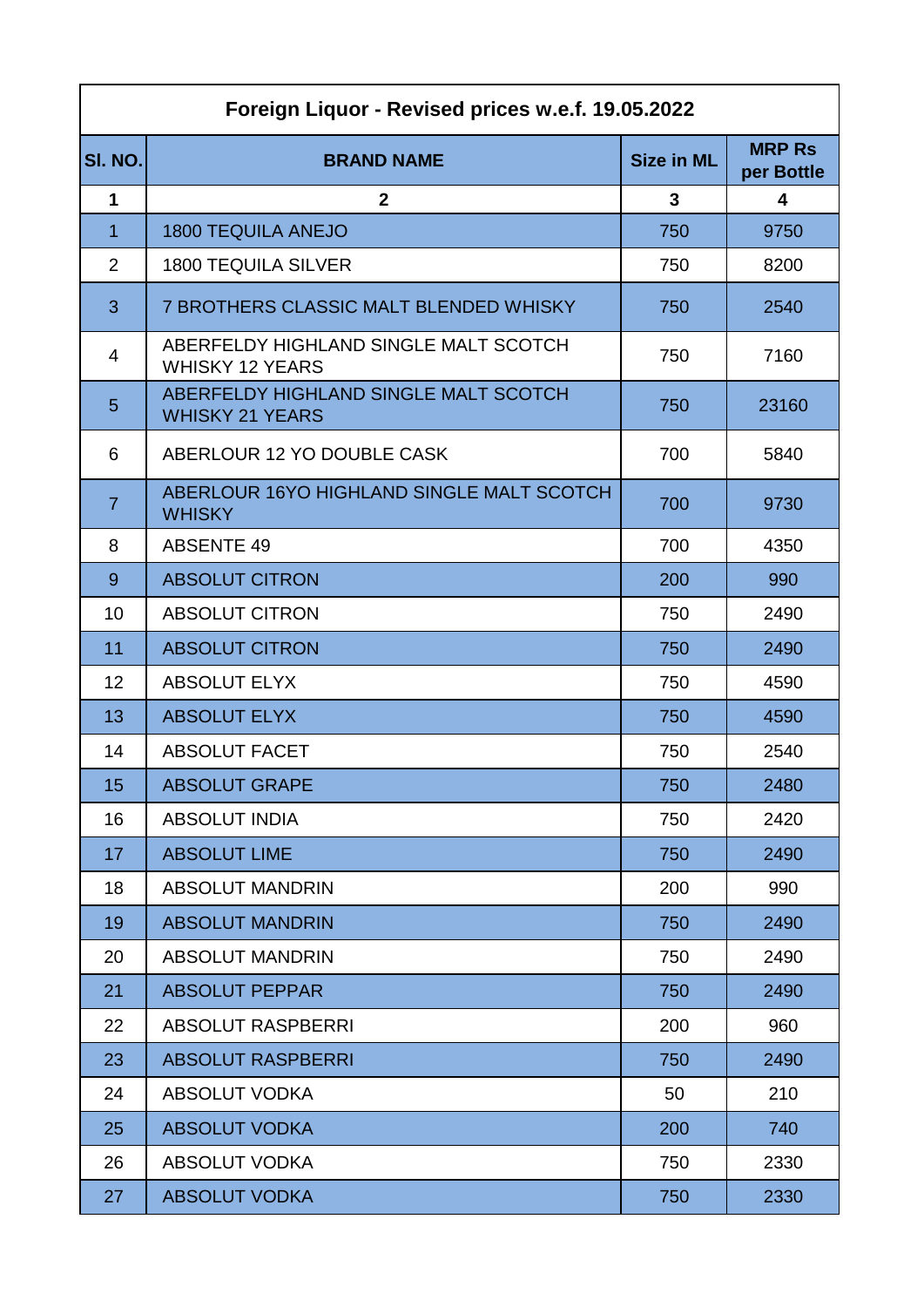| Foreign Liquor - Revised prices w.e.f. 19.05.2022 |                                                                                 |                   |                             |
|---------------------------------------------------|---------------------------------------------------------------------------------|-------------------|-----------------------------|
| SI. NO.                                           | <b>BRAND NAME</b>                                                               | <b>Size in ML</b> | <b>MRP Rs</b><br>per Bottle |
| $\mathbf 1$                                       | $\mathbf{2}$                                                                    | $\mathbf{3}$      | 4                           |
| 28                                                | <b>AKASHI BLUE JAPANESE</b>                                                     | 700               | 7920                        |
| 29                                                | <b>AKASHI RED JAPANESE</b>                                                      | 500               | 5440                        |
| 30                                                | <b>AKASHI TOJI JAPANESE</b>                                                     | 700               | 9750                        |
| 31                                                | AKASHI WHITEOAK JAPANESE                                                        | 500               | 6600                        |
| 32                                                | AMARO MONTENEGRO LIQUEUR                                                        | 750               | 5320                        |
| 33                                                | AMARULA MARULA FRUIT CREAM                                                      | 375               | 1650                        |
| 34                                                | AMARULA MARULA FRUIT CREAM                                                      | 750               | 3550                        |
| 35                                                | <b>AMG CARBON VODKA</b>                                                         | 700               | 3950                        |
| 36                                                | AMG FROZEN VODKA                                                                | 700               | 3950                        |
| 37                                                | AMG SMOOTH VODKA                                                                | 700               | 3950                        |
| 38                                                | ANGOSTURA 1919 RUM                                                              | 700               | 5560                        |
| 39                                                | <b>APEROL</b>                                                                   | 700               | 3760                        |
| 40                                                | <b>APEROL</b>                                                                   | 750               | 4390                        |
| 41                                                | <b>ARANDAS ORO TEQUILA</b>                                                      | 200               | 750                         |
| 42                                                | ARDBEG WEE BEASTIE 5YO ISLAY SINGLEMALT<br><b>SCOTCH WHISKY</b>                 | 700               | 8410                        |
| 43                                                | AULTMORE OF THE FOGGIE MOSS SPEYSIDE<br>SINGLE MALT SCOTCH WHISKY AGED 12 YEARS | 700               | 8570                        |
| 44                                                | BACARDI ANEJO CUATRO AGED RUM 4 YEARS                                           | 750               | 4210                        |
| 45                                                | BACARDI GRAN RESERVA DIEZ RUM 10 YEARS OLD                                      | 750               | 8190                        |
| 46                                                | <b>BACARDI RESERVA OCHO</b>                                                     | 750               | 5060                        |
| 47                                                | <b>BAILEYS THE ORGINAL IRISH CREAM LIQUEUR</b>                                  | 50                | 600                         |
| 48                                                | BAILEYS THE ORGINAL IRISH CREAM LIQUEUR                                         | 750               | 4380                        |
| 49                                                | <b>BALLANTINE S AGED 17 YEARS BLENDED SCOTCH</b><br><b>WHISKY</b>               | 750               | 8800                        |
| 50                                                | BALLANTINE S AGED 17 YEARS BLENDED SCOTCH<br><b>WHISKY</b>                      | 750               | 8800                        |
| 51                                                | <b>BALLANTINE'S FINEST BLENDED SCOTCH WHISKY</b>                                | 200               | 730                         |
| 52                                                | <b>BALLANTINE'S FINEST BLENDED SCOTCH WHISKY</b>                                | 50                | 240                         |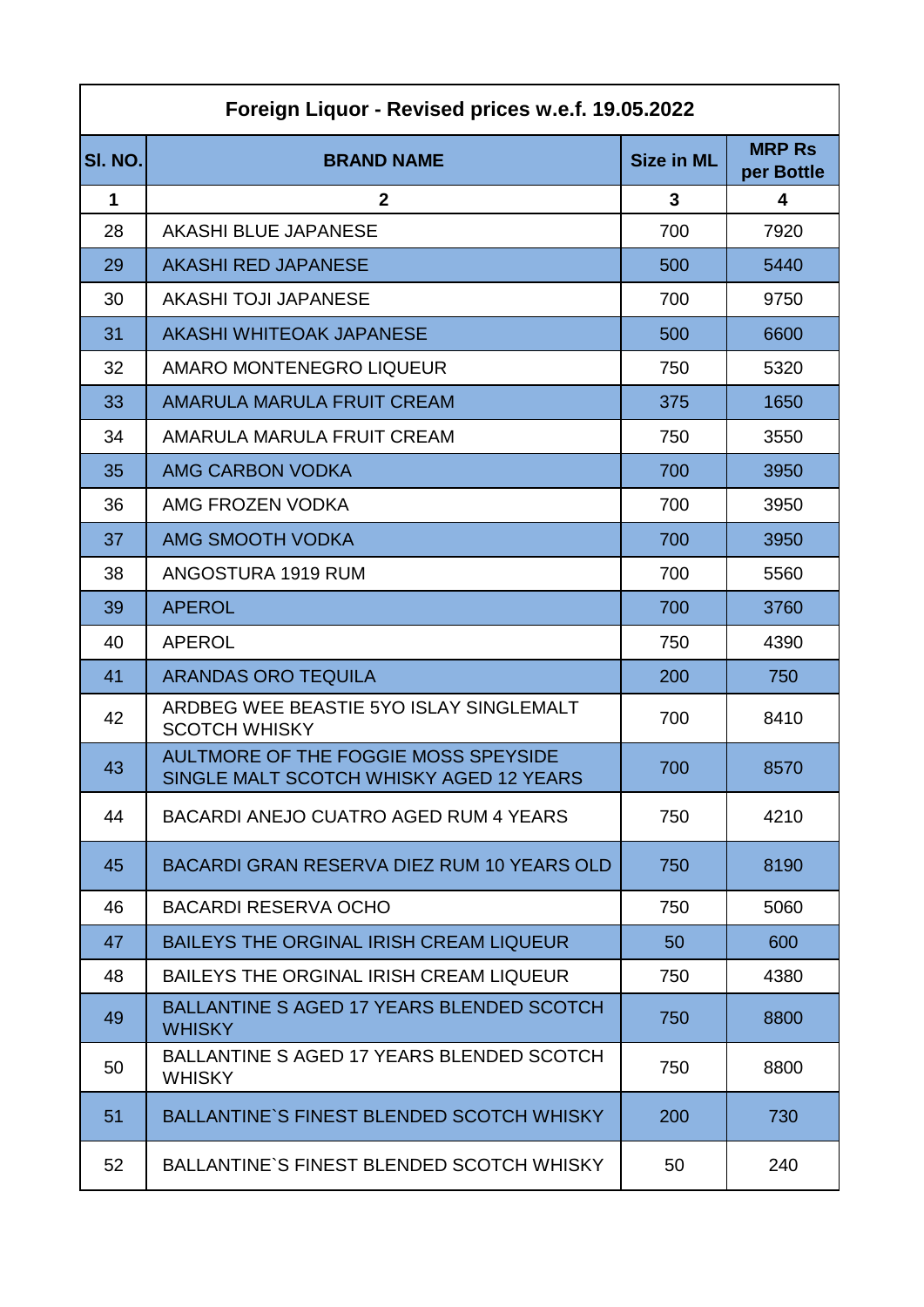| Foreign Liquor - Revised prices w.e.f. 19.05.2022 |                                                             |                   |                             |
|---------------------------------------------------|-------------------------------------------------------------|-------------------|-----------------------------|
| SI. NO.                                           | <b>BRAND NAME</b>                                           | <b>Size in ML</b> | <b>MRP Rs</b><br>per Bottle |
| 1                                                 | $\mathbf{2}$                                                | 3                 | 4                           |
| 53                                                | <b>BALLANTINE'S FINEST BLENDED SCOTCH WHISKY</b>            | 750               | 2340                        |
| 54                                                | <b>BALLANTINE'S FINEST BLENDED SCOTCH WHISKY</b>            | 750               | 2340                        |
| 55                                                | <b>BALLANTINES 12 YO BLENDED SCOTCH WHISKY</b>              | 750               | 4670                        |
| 56                                                | <b>BALLANTINES 15YO GLENBURGIE</b>                          | 700               | 7640                        |
| 57                                                | <b>BALLANTINES 21 YOBLENDED SCOTCH WHISKY</b>               | 700               | 22600                       |
| 58                                                | BALLANTINES 30 YOBLENDED SCOTCH WHISKY                      | 700               | 68310                       |
| 59                                                | <b>BARDINET VSOP FRENCH BRANDY</b>                          | 1000              | 3610                        |
| 60                                                | BARRHEAD'S ONE SPEYSIDE SINGLE MALT<br><b>SCOTCH WHISKY</b> | 700               | 7290                        |
| 61                                                | BEEFEATER LONDON DRY GIN                                    | 750               | 2350                        |
| 62                                                | BEEFEATER LONDON DRY GIN                                    | 750               | 2350                        |
| 63                                                | <b>BELENKAYA EXTRA</b>                                      | 700               | 2910                        |
| 64                                                | <b>BELENKAYA EXTRA</b>                                      | 1000              | 3340                        |
| 65                                                | <b>BELENKAYA GOLD</b>                                       | 700               | 2870                        |
| 66                                                | <b>BELENKAYA GOLD</b>                                       | 1000              | 3230                        |
| 67                                                | <b>BELUGA CELEBRATION VODKA</b>                             | 700               | 6680                        |
| 68                                                | <b>BELUGA CELEBRATION VODKA</b>                             | 1000              | 7170                        |
| 69                                                | <b>BELUGA CELEBRATION VODKA</b>                             | 700               | 6680                        |
| 70                                                | <b>BELUGA CELEBRATION VODKA</b>                             | 1000              | 7170                        |
| 71                                                | <b>BELUGA GOLD LINE VODKA</b>                               | 700               | 24110                       |
| 72                                                | <b>BELUGA GOLD LINE VODKA</b>                               | 1000              | 26070                       |
| 73                                                | <b>BELUGA GOLD LINE VODKA</b>                               | 700               | 24110                       |
| 74                                                | <b>BELUGA GOLD LINE VODKA</b>                               | 1000              | 26070                       |
| 75                                                | <b>BELUGA NOBLE RUSSIAN VODKA</b>                           | 50                | 820                         |
| 76                                                | <b>BELUGA NOBLE RUSSIAN VODKA</b>                           | 700               | 5780                        |
| 77                                                | <b>BELUGA NOBLE RUSSIAN VODKA</b>                           | 1000              | 6290                        |
| 78                                                | BELUGA NOBLE RUSSIAN VODKA                                  | 700               | 5780                        |
| 79                                                | <b>BELUGA NOBLE RUSSIAN VODKA</b>                           | 1000              | 6290                        |
| 80                                                | BELVEDERE PURE VODKA                                        | 1000              | 7160                        |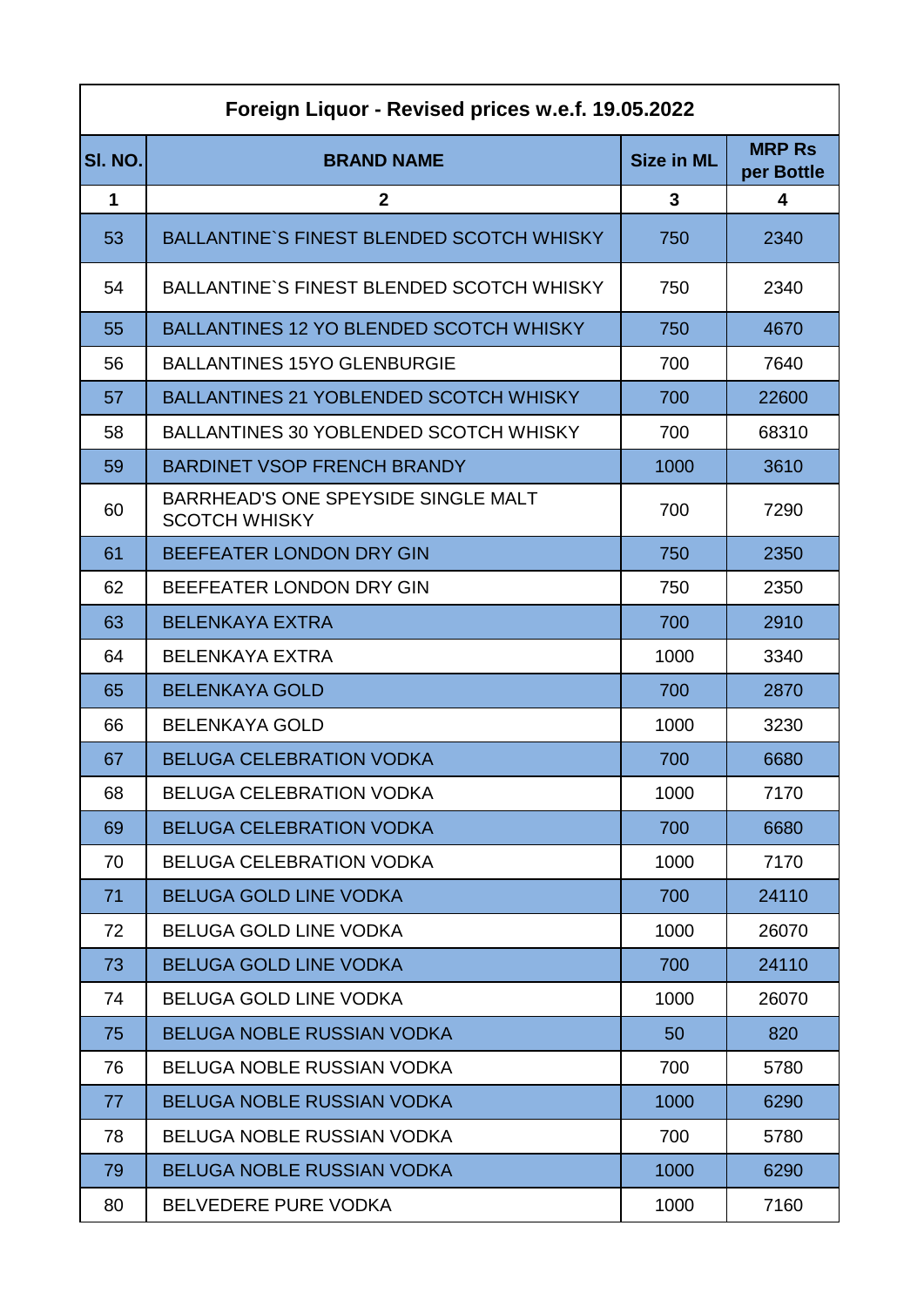| Foreign Liquor - Revised prices w.e.f. 19.05.2022 |                                                                 |                   |                             |
|---------------------------------------------------|-----------------------------------------------------------------|-------------------|-----------------------------|
| SI. NO.                                           | <b>BRAND NAME</b>                                               | <b>Size in ML</b> | <b>MRP Rs</b><br>per Bottle |
| 1                                                 | $\mathbf{2}$                                                    | 3                 | 4                           |
| 81                                                | <b>BELVEDERE PURE VODKA</b>                                     | 700               | 6620                        |
| 82                                                | <b>BLACK JAMES WHISKY</b>                                       | 1000              | 3360                        |
| 83                                                | <b>BOMBAY SAPPHIRE LONDON DRY GIN</b>                           | 750               | 2570                        |
| 84                                                | BOWMORE ISLAY SINGLE MALT SCOTCH WHISKY<br><b>AGED 12 YEARS</b> | 700               | 6240                        |
| 85                                                | BOWMORE ISLAY SINGLE MALT SCOTCH WHISKY<br><b>AGED 12 YEARS</b> | 700               | 6240                        |
| 86                                                | <b>BRAND AMBASSADOR</b>                                         | 700               | 2560                        |
| 87                                                | <b>BROKERS PREMIUM LONDON DRY GIN</b>                           | 700               | 4170                        |
| 88                                                | <b>BROKERS PREMIUM PINK GIN</b>                                 | 700               | 4500                        |
| 89                                                | <b>BRUICHLADDICH CLASSIC LADDIE</b>                             | 700               | 10040                       |
| 90                                                | <b>BUFFALO TRACE KENTUCKY STRAIGHT BOURBON</b><br><b>WHISKY</b> | 750               | 7150                        |
| 91                                                | <b>BULLDOG LONDON DRY GIN</b>                                   | 750               | 3480                        |
| 92                                                | <b>BUSHMILLS 12 YEARS SINGLE MALT IRISH WHISKY</b>              | 700               | 10010                       |
| 93                                                | <b>BUSHMILLS 16 YEARS SINGLE MALT IRISH WHISKY</b>              | 700               | 30750                       |
| 94                                                | <b>BUSHMILLS BLACK BUSH IRISH WHISKY</b>                        | 700               | 7460                        |
| 95                                                | <b>BUTLER TRIPLE SEC</b>                                        | 750               | 3110                        |
| 96                                                | <b>CAMINO REAL BLANCO TEQUILA</b>                               | 750               | 2220                        |
| 97                                                | <b>CAMINO REAL GOLD TEQUILA</b>                                 | 750               | 2450                        |
| 98                                                | <b>CAMPARI BITTER</b>                                           | 750               | 3480                        |
| 99                                                | <b>CAMPARI BITTER MILANO</b>                                    | 1000              | 4710                        |
| 100                                               | CANADIAN CLUB IMPORTED BLENDED CANADIAN<br><b>WHISKY</b>        | 750               | 2500                        |
| 101                                               | CANADIAN CLUB IMPORTED BLENDED CANADIAN<br><b>WHISKY</b>        | 750               | 2500                        |
| 102                                               | CAOL ILA AGED 12 YEARS ISLAY SINGLE MA                          | 750               | 8130                        |
| 103                                               | CARDHU SINGLE MALT SCOTCH WHISKY                                | 1000              | 10430                       |
| 104                                               | CASACO VIEJO SILVER TEQUILA                                     | 50                | 480                         |
| 105                                               | <b>CASACO VIEJO SILVER TEQUILA</b>                              | 750               | 4620                        |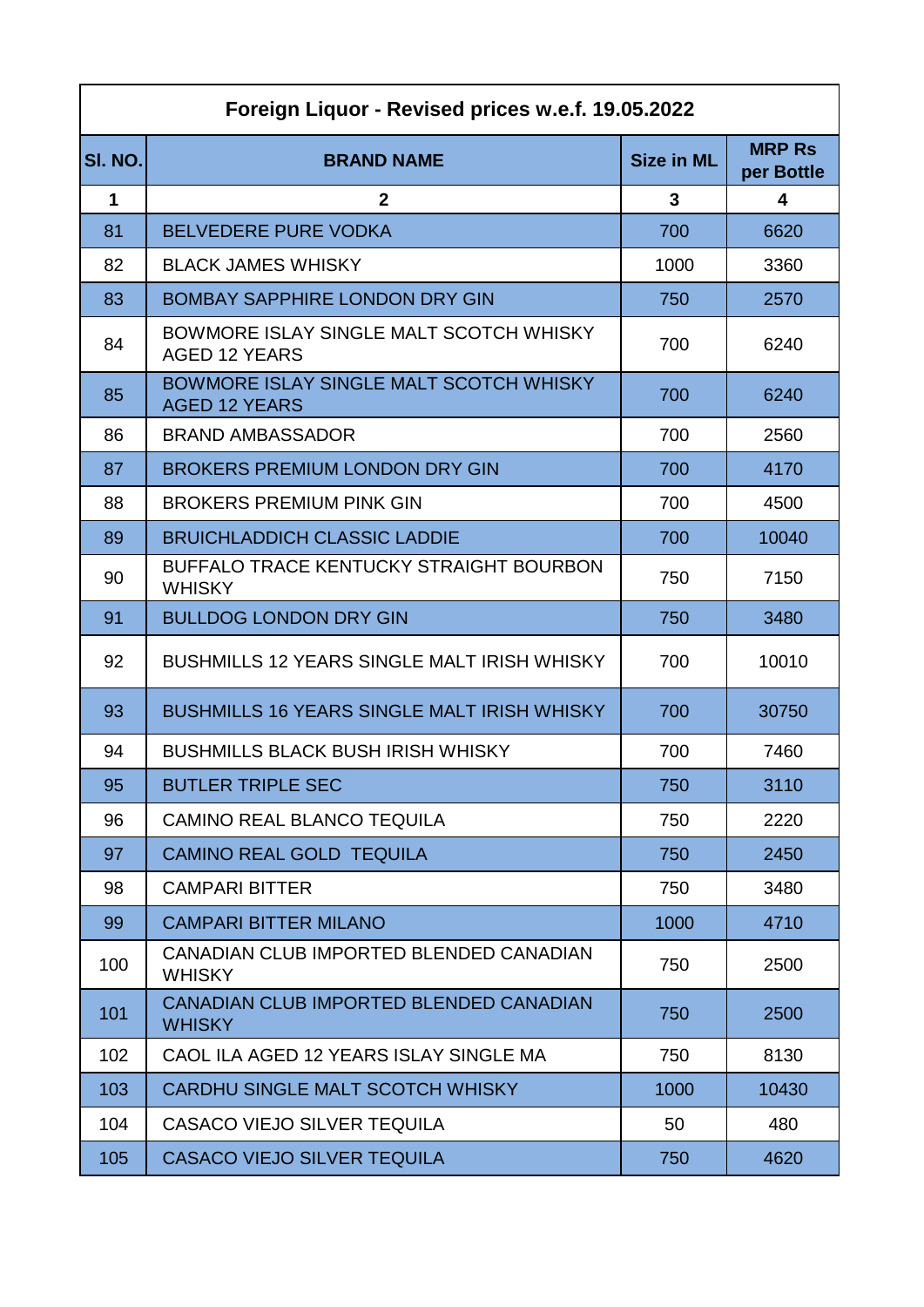| Foreign Liquor - Revised prices w.e.f. 19.05.2022 |                                                                              |                   |                             |
|---------------------------------------------------|------------------------------------------------------------------------------|-------------------|-----------------------------|
| SI. NO.                                           | <b>BRAND NAME</b>                                                            | <b>Size in ML</b> | <b>MRP Rs</b><br>per Bottle |
| $\mathbf 1$                                       | $\mathbf{2}$                                                                 | 3                 | $\overline{\mathbf{4}}$     |
| 106                                               | CHIVAS REGAL 12 YO BLENDED SCOTCH WHISKY                                     | 200               | 2160                        |
| 107                                               | CHIVAS REGAL 12 YO BLENDED SCOTCH WHISKY                                     | 4500              | 30860                       |
| 108                                               | CHIVAS REGAL 25 YO BLENDED SCOTCH WHISKY                                     | 700               | 34540                       |
| 109                                               | CHIVAS REGAL AGED 12 YRS OLD BLENDED<br><b>SCOTCH WHISKY</b>                 | 50                | 490                         |
| 110                                               | CHIVAS REGAL AGED 12 YRS OLD BLENDED<br><b>SCOTCH WHISKY</b>                 | 750               | 4480                        |
| 111                                               | CHIVAS REGAL AGED 12 YRS OLD BLENDED<br><b>SCOTCH WHISKY</b>                 | 750               | 4480                        |
| 112                                               | CHIVAS REGAL AGED 15 YEARS BLENDED SCOTCH<br><b>WHISKY</b>                   | 750               | 7330                        |
| 113                                               | CHIVAS REGAL AGED 18 YEARS BLENDED SCOTCH<br><b>WHISKY</b>                   | 750               | 8950                        |
| 114                                               | CHIVAS REGAL AGED 18 YEARS BLENDED SCOTCH<br><b>WHISKY</b>                   | 750               | 8950                        |
| 115                                               | CHIVAS REGAL EXTRA BLENDED SCOTCH WHISKY                                     | 750               | 6270                        |
| 116                                               | CHIVAS REGAL ULTIS BLENDED MALT SCOTCH<br><b>WHISKY</b>                      | 750               | 24350                       |
| 117                                               | <b>CIROC SNAP FROST VODKA</b>                                                | 750               | 4930                        |
| 118                                               | <b>CIROC SNAP FROST VODKA</b>                                                | 750               | 4930                        |
| 119                                               | CLYNELISH SINGLE MALT COASTAL HIGHLAND<br><b>SCOTCH WHISKY</b>               | 750               | 6290                        |
| 120                                               | <b>COINTREAU</b>                                                             | 700               | 3610                        |
| 121                                               | <b>COINTREAU</b>                                                             | 700               | 3610                        |
| 122                                               | COPPER DOG SPEYSIDE BLENDED MALT SCOTCH<br><b>WHISKY</b>                     | 700               | 6270                        |
| 123                                               | <b>COPPER HORSE VODKA</b>                                                    | 700               | 3680                        |
| 124                                               | <b>CORRALEJO REPOSADO TEQUILA</b>                                            | 750               | 10680                       |
| 125                                               | <b>CRAGGANMORE SPEYSIDE SINGLE MALT SCOTCH</b><br><b>WHISKY 12 YEARS OLD</b> | 750               | 5460                        |
| 126                                               | CRAIGELLACHIE SPEYSIDE SINGLE MALT SCOTCH<br><b>WWHISKY AGED 13 YEARS</b>    | 700               | 8050                        |
| 127                                               | DALWHINNIE HIGHLAND SINGLE MALT SCOTCH<br><b>WHISKY 15 YEARS OLD</b>         | 750               | 5630                        |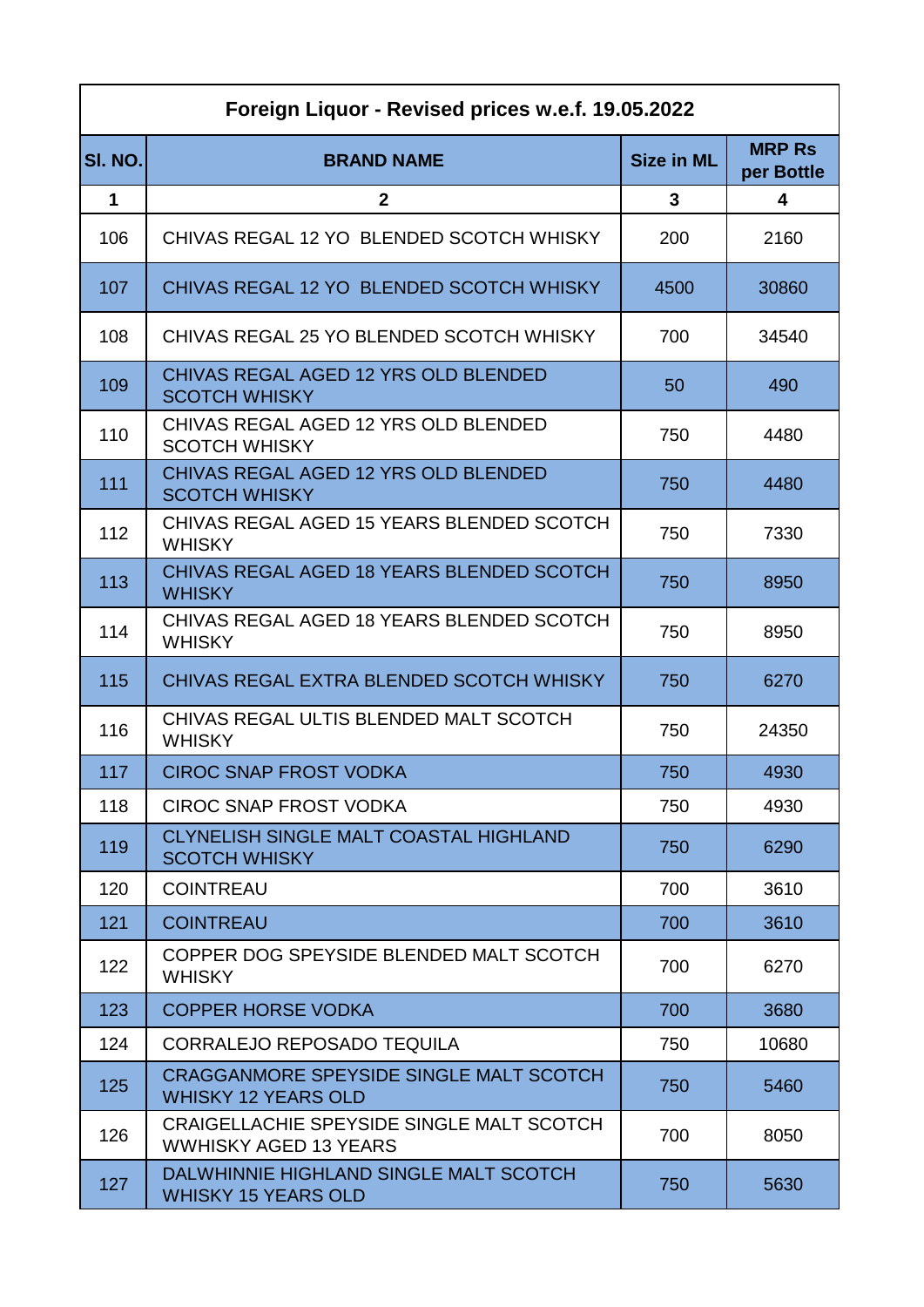| Foreign Liquor - Revised prices w.e.f. 19.05.2022 |                                                                     |                   |                             |
|---------------------------------------------------|---------------------------------------------------------------------|-------------------|-----------------------------|
| SI. NO.                                           | <b>BRAND NAME</b>                                                   | <b>Size in ML</b> | <b>MRP Rs</b><br>per Bottle |
| 1                                                 | $\mathbf{2}$                                                        | 3                 | 4                           |
| 128                                               | DEMANDIS CURACAO TRIPLE SEC LIQUEUR                                 | 700               | 2850                        |
| 129                                               | DEWAR S 12 YEARS OLD SCOTCH WHISKY                                  | 750               | 3990                        |
| 130                                               | DEWAR S WHITE LABEL SCOTCH WHISKY                                   | 750               | 2200                        |
| 131                                               | DEWARS AGED 15 YEARS BLENDED SCOTCH<br><b>WHISKY</b>                | 750               | 5090                        |
| 132                                               | DEWARS AGED 18 YEARS BLENDED SCOTCH<br><b>WHISKY</b>                | 750               | 8610                        |
| 133                                               | DEWARS AGED 25 YEARS BLENDED SCOTCH<br><b>WHISKY</b>                | 750               | 29690                       |
| 134                                               | <b>DIAMOND BRANDY</b>                                               | 1000              | 3500                        |
| 135                                               | <b>DON ALEJANDRO TEQUILA BLANCO</b>                                 | 750               | 2710                        |
| 136                                               | DON ALEJANDRO TEQUILA GOLD                                          | 750               | 2710                        |
| 137                                               | <b>DON JULIO ANEJO TEQUILA</b>                                      | 750               | 7710                        |
| 138                                               | <b>DON JULIO BLANCO TEQUILA</b>                                     | 750               | 5150                        |
| 139                                               | <b>DROFA EXCLUSIVE VODKA</b>                                        | 750               | 3000                        |
| 140                                               | EL RON PROHIBIDO RUM                                                | 750               | 6290                        |
| 141                                               | <b>ELIT VODKA</b>                                                   | 750               | 8330                        |
| 142                                               | ENGLISH HORSE EXTRA SPECIAL WHISKY                                  | 750               | 2710                        |
| 143                                               | ESPRESSO BONEME LIQUEUR                                             | 750               | 5530                        |
| 144                                               | <b>EXTRA SMEETS GRAANENEVER</b>                                     | 1000              | 2100                        |
| 145                                               | <b>FINLANDIA VODKA</b>                                              | 750               | 2500                        |
| 146                                               | <b>FINLANDIA VODKA</b>                                              | 750               | 2500                        |
| 147                                               | <b>FRUTTI APPLE VODKA</b>                                           | 1000              | 2960                        |
| 148                                               | <b>FRUTTI POMEGRANTE VODKA</b>                                      | 1000              | 2960                        |
| 149                                               | <b>GAUTIER VSOP COGNAC</b>                                          | 700               | 9190                        |
| 150                                               | <b>GIN KINGSTON</b>                                                 | 1000              | 3010                        |
| 151                                               | <b>GLEN GRANT SINGLE MALT SCOTCH WHISKY AGED</b><br><b>10 YEARS</b> | 750               | 6910                        |
| 152                                               | <b>GLEN GRANT SINGLE MALT SCOTCH WHISKY AGED</b><br><b>18 YEARS</b> | 750               | 11770                       |
| 153                                               | <b>GLEN PARKER SPEYSIDE SINGLE MALT SCOTCH</b><br><b>WHISKY</b>     | 1000              | 6130                        |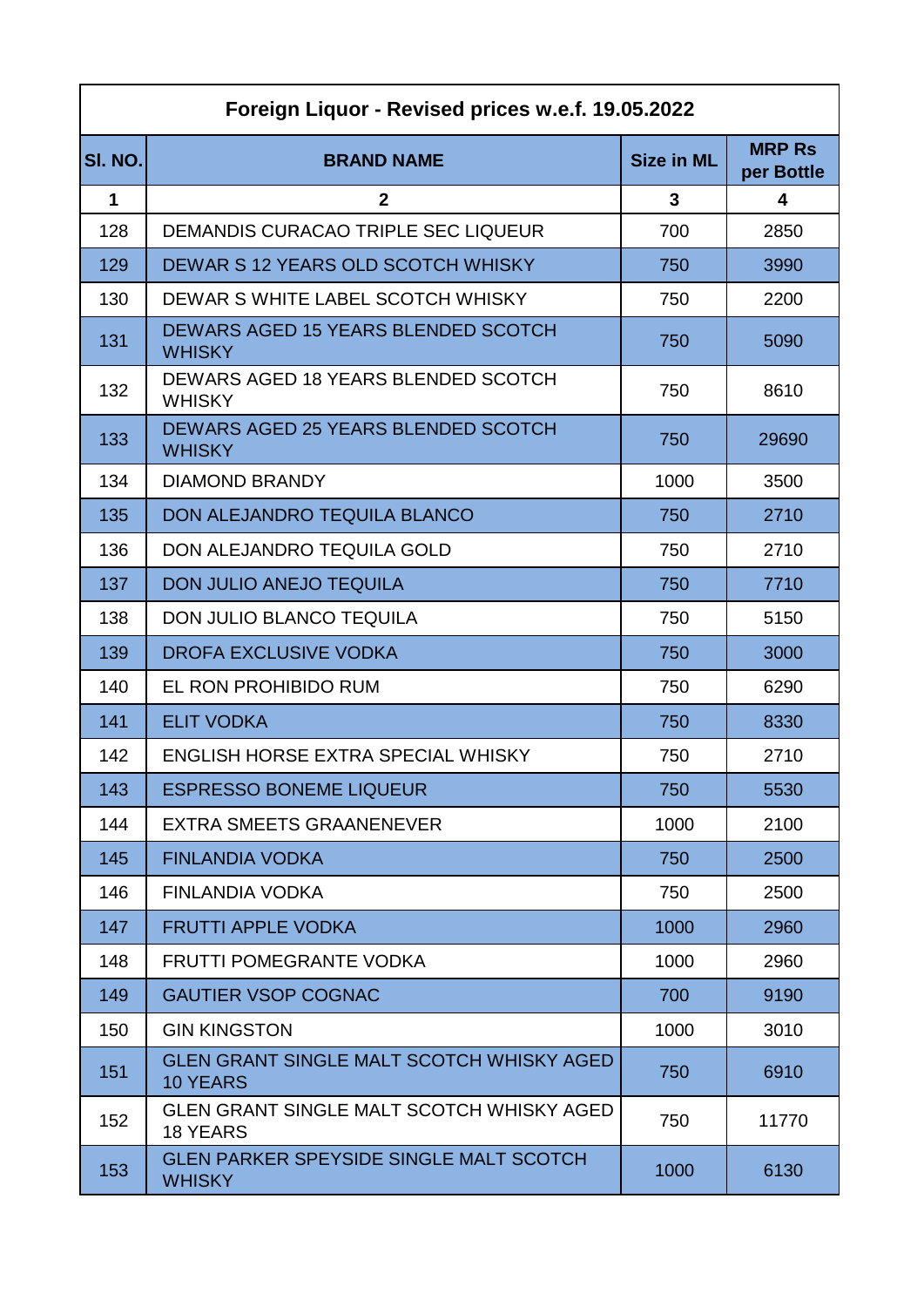| Foreign Liquor - Revised prices w.e.f. 19.05.2022 |                                                                               |                   |                             |
|---------------------------------------------------|-------------------------------------------------------------------------------|-------------------|-----------------------------|
| SI. NO.                                           | <b>BRAND NAME</b>                                                             | <b>Size in ML</b> | <b>MRP Rs</b><br>per Bottle |
| 1                                                 | $\mathbf{2}$                                                                  | 3                 | 4                           |
| 154                                               | <b>GLENFARCLAS 12 YEAR SCOTCH WHISKY</b>                                      | 700               | 5760                        |
| 155                                               | <b>GLENFIDDICH 21YR OLD SINGLE MALT SCOTCH</b><br><b>WHISKY</b>               | 700               | 23090                       |
| 156                                               | <b>GLENFIDDICH SINGLE MALT SCOTCH WHISKY 12</b><br><b>YEARS OLD</b>           | 50                | 660                         |
| 157                                               | <b>GLENFIDDICH SINGLE MALT SCOTCH WHISKY 12</b><br><b>YRS OLD</b>             | 700               | 7050                        |
| 158                                               | <b>GLENFIDDICH SINGLE MALT SCOTCH WHISKY 15</b><br><b>YRS OLD</b>             | 700               | 9410                        |
| 159                                               | <b>GLENFIDDICH SINGLE MALT SCOTCH WHISKY 18</b><br><b>YRS OLD</b>             | 700               | 12590                       |
| 160                                               | <b>GLENFIDDICH SINGLE MALT SCOTCH WHISKY</b><br><b>AGED 26 YEARS OLD</b>      | 700               | 65490                       |
| 161                                               | <b>GLENFIDDICH SINGLE MALT SCOTCH WHISKY</b><br><b>GRAN RESERVA</b>           | 700               | 23090                       |
| 162                                               | <b>GLENGARRY HIGHLAND BLENDED SCOTCH WHISKY</b>                               | 750               | 2610                        |
| 163                                               | <b>GLENKINCHE SINGLE MALT SCOTCH WHISKY</b>                                   | 750               | 7140                        |
| 164                                               | <b>GLENMORANGIE 18 YEARS OLD HIGHLAND SINGLE</b><br><b>MALT SCOTCH WHISKY</b> | 750               | 24140                       |
| 165                                               | <b>GLENMORANGIE GRANT VINTAGE SINGLE MALT</b><br><b>SCOTCH WHISKY</b>         | 750               | 112770                      |
| 166                                               | <b>GLENMORANGIE LASANTA HIGHLAND SINGLEMALT</b><br><b>SCOTCH WHISKY</b>       | 750               | 9910                        |
| 167                                               | <b>GLENMORANGIE NECTA D'OR HIGHLAND</b><br>SINGLEMALT SCOTCH WHISKY           | 750               | 12670                       |
| 168                                               | <b>GLENMORANGIE QUINTA RUBAN HIGHLAND</b><br>SINGLEMALT SCOTCH WHISKY         | 750               | 10760                       |
| 169                                               | <b>GLENMORANGIE SIGNAT HIGHLAND SINGLEMALT</b><br><b>SCOTCH WHISKY</b>        | 750               | 43280                       |
| 170                                               | <b>GLENMORANGIE THE ORIGNINAL HIGHLAND</b><br><b>SINGLE MALTS</b>             | 750               | 8750                        |
| 171                                               | <b>GLENREIDH RESERVE BLENDED SCOTCH WHISKY</b>                                | 750               | 5200                        |
| 172                                               | <b>GOD'S OWN VSOP BRANDY</b>                                                  | 750               | 2470                        |
| 173                                               | <b>GORDONS LONDON DRY GIN</b>                                                 | 750               | 2890                        |
| 174                                               | <b>GRAND MACNISH SIX CASK EDITION</b>                                         | 1000              | 7480                        |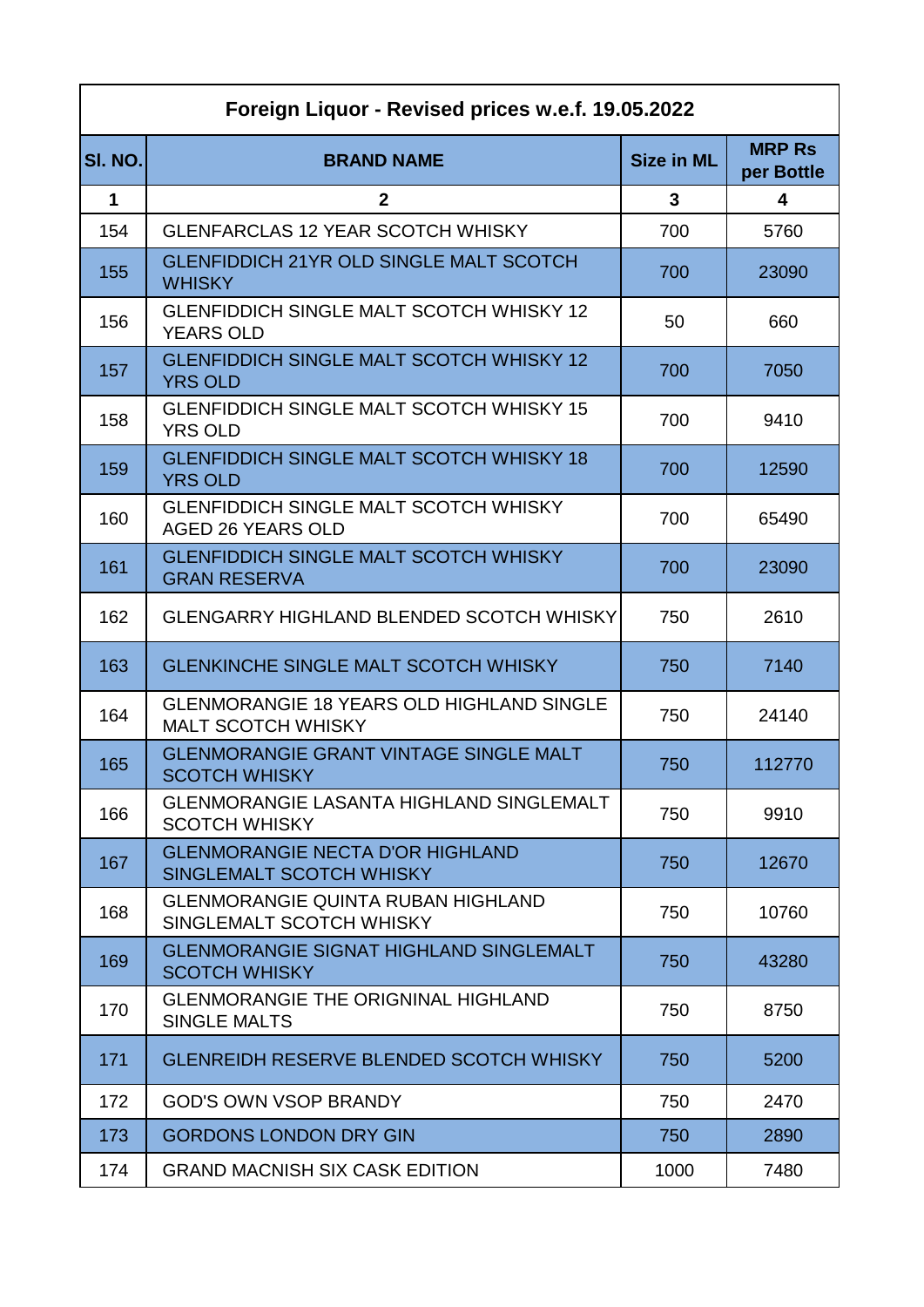| Foreign Liquor - Revised prices w.e.f. 19.05.2022 |                                                                           |                   |                             |
|---------------------------------------------------|---------------------------------------------------------------------------|-------------------|-----------------------------|
| SI. NO.                                           | <b>BRAND NAME</b>                                                         | <b>Size in ML</b> | <b>MRP Rs</b><br>per Bottle |
| 1                                                 | $\mathbf{2}$                                                              | 3                 | 4                           |
| 175                                               | <b>GRANT'S BLENDED SCOTCH WHISKY THE FAMILY</b><br><b>RES</b>             | 750               | 2570                        |
| 176                                               | <b>GRANTS BLENDED SCOTCH WHISKY THE FAMILY</b><br><b>RESERVE</b>          | 50                | 270                         |
| 177                                               | <b>GRANTS TRIPLE WOOD BLENDED SCOTCH WHISKY</b>                           | 750               | 2850                        |
| 178                                               | <b>GREY GOOSE VODKA</b>                                                   | 750               | 4420                        |
| 179                                               | <b>GREY GOOSE VX</b>                                                      | 750               | 13010                       |
| 180                                               | <b>HAPSBURG</b>                                                           | 500               | 3880                        |
| 181                                               | <b>HENDRICK S GIN</b>                                                     | 700               | 7730                        |
| 182                                               | <b>HENNESSY VERY SPECIAL COGNAC</b>                                       | 50                | 220                         |
| 183                                               | <b>HENNESSY VERY SPECIAL COGNAC</b>                                       | 200               | 940                         |
| 184                                               | <b>HENNESSY VERY SPECIAL COGNAC</b>                                       | 700               | 5160                        |
| 185                                               | <b>HENNESSY VERY SPECIAL COGNAC</b>                                       | 700               | 2520                        |
| 186                                               | <b>HENNESSY VSOP COGNAC</b>                                               | 700               | 24300                       |
| 187                                               | <b>HENNESSY VSOP COGNAC</b>                                               | 700               | 9070                        |
| 188                                               | <b>HENNESSY XO</b>                                                        | 700               | 9160                        |
| 189                                               | <b>HENNESSY XO</b>                                                        | 700               | 28260                       |
| 190                                               | HIBIKI JAPANESE HARMONY BLENDED JAPANESE<br><b>WHISKY</b>                 | 700               | 17690                       |
| 191                                               | <b>HIGHLAND QUEEN BLENDED SCOTCH WHISKY</b>                               | 700               | 3290                        |
| 192                                               | <b>HIGHLAND QUEEN BLENDED SCOTCH WHISKY</b>                               | 1000              | 3550                        |
| 193                                               | J and B RARE BLENDED SCOTCH WHISKY                                        | 750               | 2800                        |
| 194                                               | J and B RARE BLENDED SCOTCH WHISKY                                        | 750               | 2800                        |
| 195                                               | <b>JACK DANIEL GENTLEMAN JACK TENNESSEE</b><br><b>WHISKY</b>              | 750               | 7520                        |
| 196                                               | <b>JACK DANIEL GENTLEMEN JACK TENNESSEE</b><br><b>WHISKY</b>              | 750               | 7520                        |
| 197                                               | <b>JACK DANIEL SILVER SELECT SINGLE BARREL</b><br><b>TENNESSEE WHISKY</b> | 750               | 9450                        |
| 198                                               | <b>JACK DANIEL TENNESSEE HONEY</b>                                        | 750               | 6100                        |
| 199                                               | <b>JACK DANIELS MASTER DISTILLER TENNESSEE</b><br><b>WHISKY</b>           | 750               | 5660                        |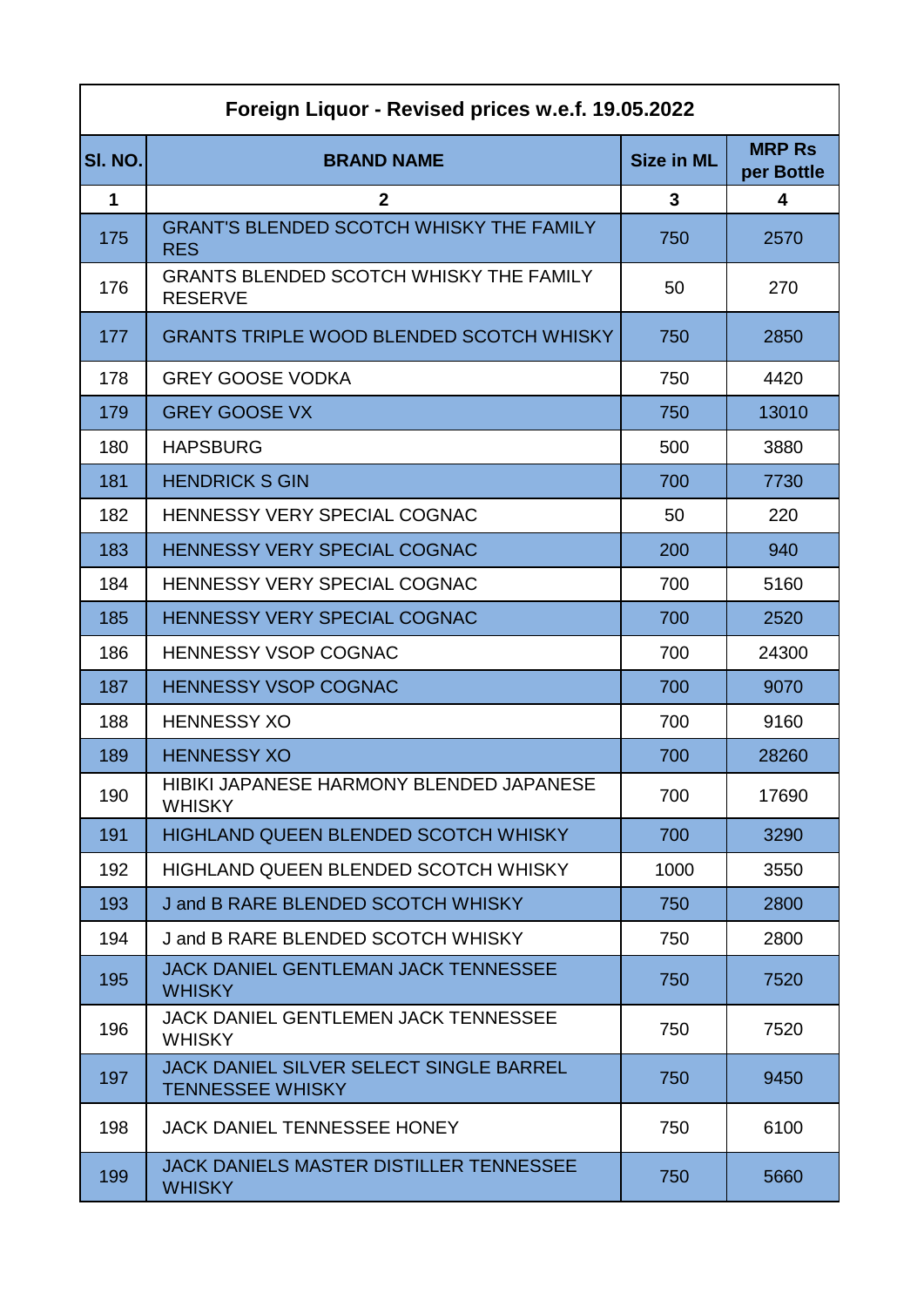| Foreign Liquor - Revised prices w.e.f. 19.05.2022 |                                                                     |                   |                             |
|---------------------------------------------------|---------------------------------------------------------------------|-------------------|-----------------------------|
| SI. NO.                                           | <b>BRAND NAME</b>                                                   | <b>Size in ML</b> | <b>MRP Rs</b><br>per Bottle |
| 1                                                 | $\mathbf{2}$                                                        | 3                 | 4                           |
| 200                                               | <b>JACK DANIELS SINGLE BARREL SELECT</b><br><b>TENNESSEE WHISKY</b> | 750               | 10900                       |
| 201                                               | <b>JACK DANIEL'S TENNESSEE APPLE</b>                                | 750               | 4080                        |
| 202                                               | <b>JACK DANIELS TENNESSEE FIRE</b>                                  | 750               | 4740                        |
| 203                                               | <b>JACK DANIELS TENNESSEE HONEY</b>                                 | 750               | 6100                        |
| 204                                               | <b>JACK DANIELS TENNESSEE WHISKY</b>                                | 200               | 1050                        |
| 205                                               | <b>JACK DANIELS TENNESSEE WHISKY</b>                                | 375               | 2130                        |
| 206                                               | <b>JACK DANIELS TENNESSEE WHISKY</b>                                | 750               | 4010                        |
| 207                                               | <b>JACK DANIELS TENNESSEE WHISKY</b>                                | 200               | 1050                        |
| 208                                               | <b>JACK DANIELS TENNESSEE WHISKY</b>                                | 375               | 2130                        |
| 209                                               | <b>JACK DANIELS TENNESSEE WHISKY</b>                                | 750               | 4010                        |
| 210                                               | JACK DANIEL'S TENNESSEE WHISKY COLA                                 | 330               | 420                         |
| 211                                               | <b>JACKWILLIAMS WHISKY</b>                                          | 1000              | 3340                        |
| 212                                               | <b>JACOB STEINER LIQUEUR</b>                                        | 700               | 5430                        |
| 213                                               | <b>JAGERMEISTER</b>                                                 | 750               | 4910                        |
| 214                                               | <b>JAGERMEISTER</b>                                                 | 375               | 4410                        |
| 215                                               | <b>JAGERMEISTER SAVE THE NIGHT LIQUEUR</b>                          | 750               | 4910                        |
| 216                                               | <b>JAMES BROOKES GIN</b>                                            | 700               | 2690                        |
| 217                                               | <b>JAMES BROOKES VODKA</b>                                          | 700               | 2640                        |
| 218                                               | JAMESON BLACK BARREL TRIPLE DISTILLED IRISH<br><b>WHISKY</b>        | 750               | 2680                        |
| 219                                               | <b>JAMESON CASKMATES</b>                                            | 750               | 3280                        |
| 220                                               | <b>JAMESON IRISH WHISKY</b>                                         | 200               | 740                         |
| 221                                               | <b>JAMESON IRISH WHISKY</b>                                         | 750               | 2510                        |
| 222                                               | <b>JAMESON IRISH WHISKY</b>                                         | 750               | 2510                        |
| 223                                               | <b>JIM BEAM KENTUCKY STRAIGHT BOURBON WHISKY</b>                    | 1000              | 2880                        |
| 224                                               | <b>JMESON BLACK BARREL TRIPLE DISTILLED IRISH</b><br><b>WHISKY</b>  | 750               | 2680                        |
| 225                                               | JODHPUR LONDON DRY GIN                                              | 700               | 7570                        |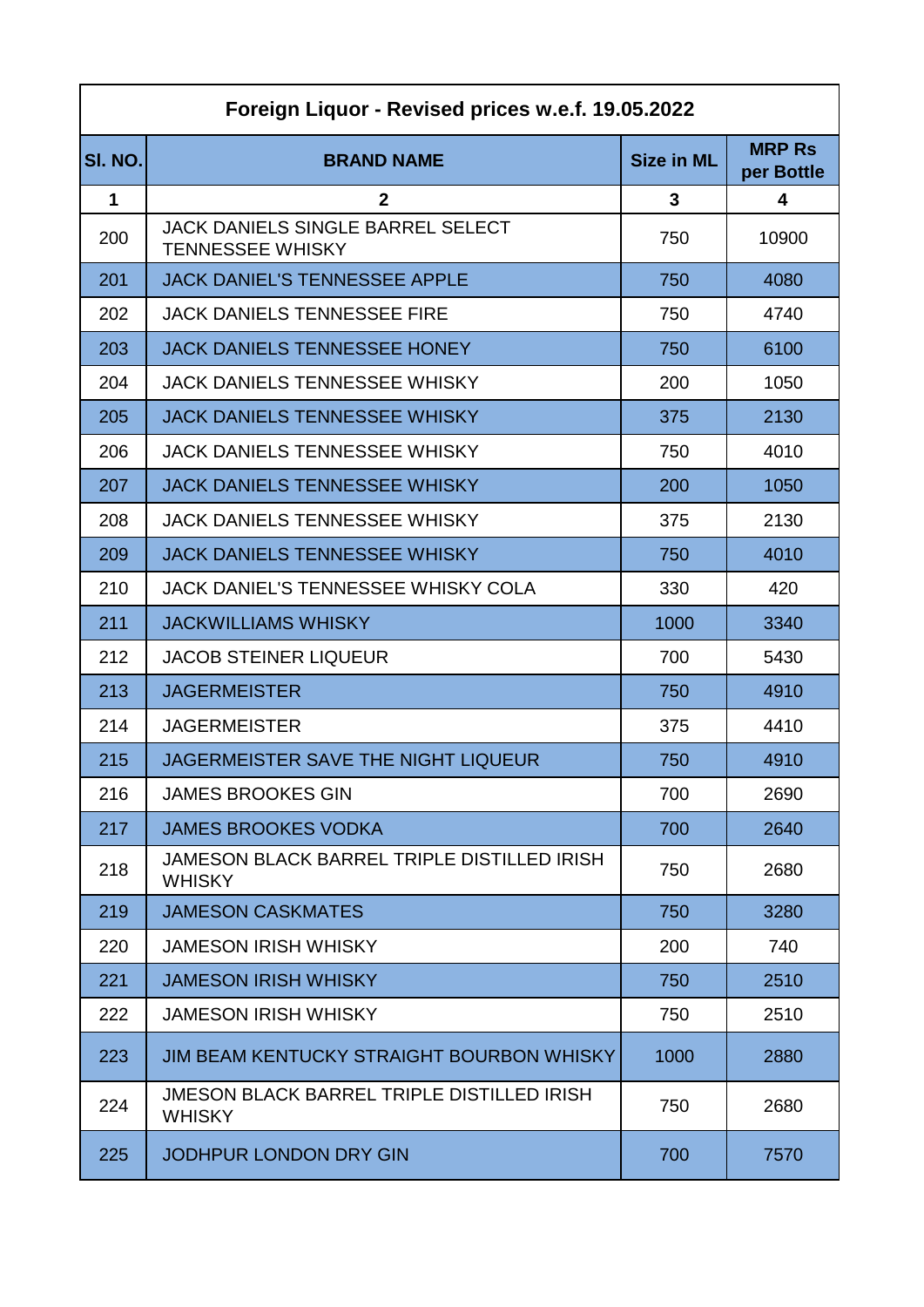| Foreign Liquor - Revised prices w.e.f. 19.05.2022 |                                                                                                          |                   |                             |
|---------------------------------------------------|----------------------------------------------------------------------------------------------------------|-------------------|-----------------------------|
| SI. NO.                                           | <b>BRAND NAME</b>                                                                                        | <b>Size in ML</b> | <b>MRP Rs</b><br>per Bottle |
| 1                                                 | $\mathbf{2}$                                                                                             | 3                 | 4                           |
| 226                                               | JOHN BARR RESERVE BLENDED SCOTCH WHISKY                                                                  | 750               | 2520                        |
| 227                                               | <b>JOHN REGAL APRICOT BRANDY</b>                                                                         | 1000              | 3310                        |
| 228                                               | JOHN REGAL CHERRY BRANDY                                                                                 | 1000              | 3310                        |
| 229                                               | <b>JOHN REGAL PLUM BRANDY</b>                                                                            | 1000              | 3320                        |
| 230                                               | <b>JOHN REGAL WHISKY</b>                                                                                 | 1000              | 3360                        |
| 231                                               | JOHN WALKER AND SONS KING GEORGE V<br><b>BLENDED SCOTCH WHISKY</b>                                       | 750               | 87430                       |
| 232                                               | JOHN WALKER AND SONS ODYSSEY BLENDED<br><b>SCOTCH WHISKY</b>                                             | 700               | 121370                      |
| 233                                               | JOHN WALKER AND SONS XR AGED 21 YEARS<br><b>BLENDED SCOTCH WHISKY</b>                                    | 750               | 23130                       |
| 234                                               | JOHNNIE WALKER AGED 18 YEARS BLENDED<br><b>SCOTCH WHISKY</b>                                             | 750               | 9620                        |
| 235                                               | JOHNNIE WALKER AND SONS PRIVATE<br><b>COLLECTION MIDNIGHT EDITION</b>                                    | 700               | 83730                       |
| 236                                               | JOHNNIE WALKER BLACK LABEL BL SC WHISKY<br><b>LIMITED EDITION DESIGN</b>                                 | 750               | 4660                        |
| 237                                               | JOHNNIE WALKER BLACK LABEL BLENDED SCOTCH<br><b>WHISKY</b>                                               | 50                | 260                         |
| 238                                               | JOHNNIE WALKER BLACK LABEL BLENDED SCOTCH<br><b>WHISKY</b>                                               | 200               | 1340                        |
| 239                                               | JOHNNIE WALKER BLACK LABEL BLENDED SCOTCH<br><b>WHISKY</b>                                               | 200               | 840                         |
| 240                                               | JOHNNIE WALKER BLACK LABEL LOWLANDS<br>ORIGIN BLENDED SCOTCH WHISKY                                      | 750               | 5300                        |
| 241                                               | JOHNNIE WALKER BLACK LABEL SPEYSIDE ORIGIN<br><b>BLENDED MALT SCOTCH WHISKY</b>                          | 750               | 5300                        |
| 242                                               | JOHNNIE WALKER BLENDERS BATCH AGED 10<br>YEARS TRIPLE GRAIN AMERICAN OAK BLENDED<br><b>SCOTCH WHISKY</b> | 750               | 3200                        |
| 243                                               | JOHNNIE WALKER BLUE KING GEORGE V SCOTCH<br><b>WHISKY</b>                                                | 750               | 91090                       |
| 244                                               | JOHNNIE WALKER BLUE LABEL BLENDED SCOTCH<br><b>WHISKY</b>                                                | 750               | 24220                       |
| 245                                               | JOHNNIE WALKER BLUE LABEL GHOST AND RARE<br><b>BLENDED SCOTCH WHISKY</b>                                 | 750               | 38890                       |
| 246                                               | JOHNNIE WALKER BLUE LABEL GHOST AND RARE<br><b>BLENDED SCOTCH WHISKY PORT ELLEN</b>                      | 750               | 41350                       |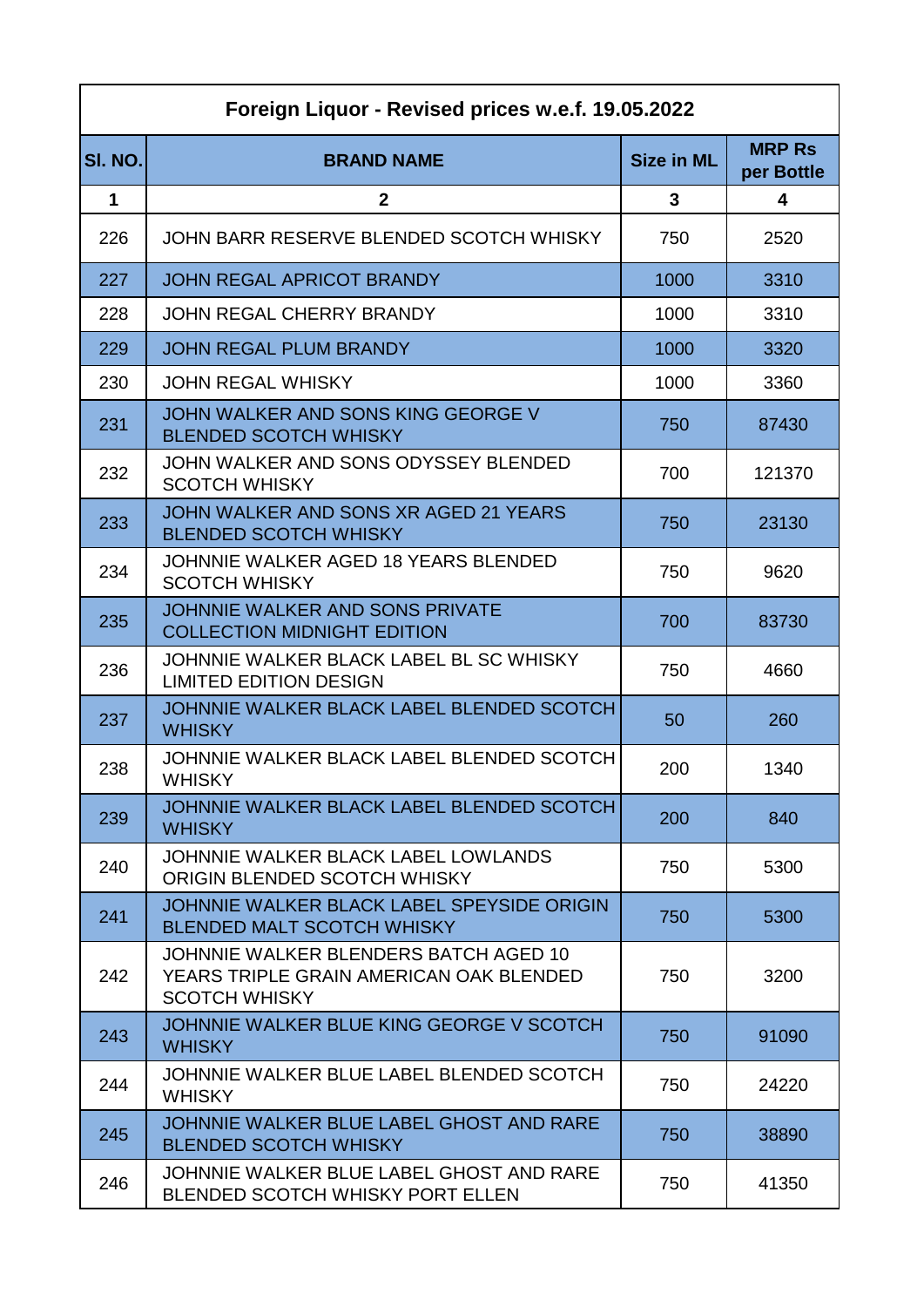| Foreign Liquor - Revised prices w.e.f. 19.05.2022 |                                                                         |                   |                             |
|---------------------------------------------------|-------------------------------------------------------------------------|-------------------|-----------------------------|
| SI. NO.                                           | <b>BRAND NAME</b>                                                       | <b>Size in ML</b> | <b>MRP Rs</b><br>per Bottle |
| $\mathbf 1$                                       | $\mathbf{2}$                                                            | $\mathbf{3}$      | 4                           |
| 247                                               | JOHNNIE WALKER DOUBLE BLACK BLENDED<br><b>SCOTCH WHISKY</b>             | 750               | 4520                        |
| 248                                               | JOHNNIE WALKER GOLD LABEL BL SC WHISKY<br><b>LIMITED EDITION DESIGN</b> | 750               | 7540                        |
| 249                                               | JOHNNIE WALKER GOLD LABEL RESERVE BLENDED<br><b>SCOTCH</b>              | 750               | 7540                        |
| 250                                               | JOHNNIE WALKER GOLD LABEL RESERVE BLENDED<br><b>SCOTCH</b>              | 750               | 7540                        |
| 251                                               | JOHNNIE WALKER GREENLABEL BLENDED<br><b>MALTSCOTCH WHISKY</b>           | 750               | 6900                        |
| 252                                               | JOHNNIE WALKER PLATINUM LABEL BLENDED<br><b>SCOTCH WHISKY</b>           | 750               | 9620                        |
| 253                                               | JOHNNIE WALKER PLATINUM LABEL BLENDED<br><b>SCOTCH WHISKY</b>           | 750               | 9620                        |
| 254                                               | JOHNNIE WALKER RED LABEL BL SC WHISKY<br><b>LIMITED EDITION DESIGN</b>  | 750               | 2460                        |
| 255                                               | JOHNNIE WALKER RED LABEL BLENDED SCOTCH<br><b>WHISKY</b>                | 50                | 180                         |
| 256                                               | JOHNNIE WALKER RED LABEL BLENDED SCOTCH<br><b>WHISKY</b>                | 200               | 1050                        |
| 257                                               | JOHNNIE WALKER RED LABEL BLENDED SCOTCH<br><b>WHISKY</b>                | 750               | 2460                        |
| 258                                               | JOHNNIE WALKER RED LABEL BLENDED SCOTCH<br><b>WHISKY</b>                | 750               | 2460                        |
| 259                                               | JOHNNIE WALKER RED RYE FINISH BLENDED<br><b>SCOTCH WHISKY</b>           | 700               | 2950                        |
| 260                                               | JOHNNIE WALKER XR BLENDED SCOTCH WHISKY<br>AGED 21                      | 750               | 23130                       |
| 261                                               | JOHNNIE WALKER XR BLENDED SCOTCH WHISKY<br>AGED <sub>21</sub>           | 750               | 23130                       |
| 262                                               | JOSE CUERVO ESPECIAL BLUE AGAVE REPOSADO<br><b>TEQUILA</b>              | 1000              | 5560                        |
| 263                                               | JOSE CUERVO ESPECIAL BLUE AGAVE REPOSADO<br><b>TEQUILA</b>              | 750               | 5160                        |
| 264                                               | <b>JOSE CUERVO ESPECIAL BLUE AGAVE SILVER</b><br><b>TEQUILA</b>         | 1000              | 4470                        |
| 265                                               | <b>JOSE CUERVO ESPECIAL BLUE AGAVE SILVER</b><br><b>TEQUILA</b>         | 750               | 4090                        |
| 266                                               | <b>JOSE CUERVO ESPECIAL REPOSADO</b>                                    | 750               | 3710                        |
| 267                                               | <b>JOSE CUERVO ESPECIAL SILVER</b>                                      | 750               | 3710                        |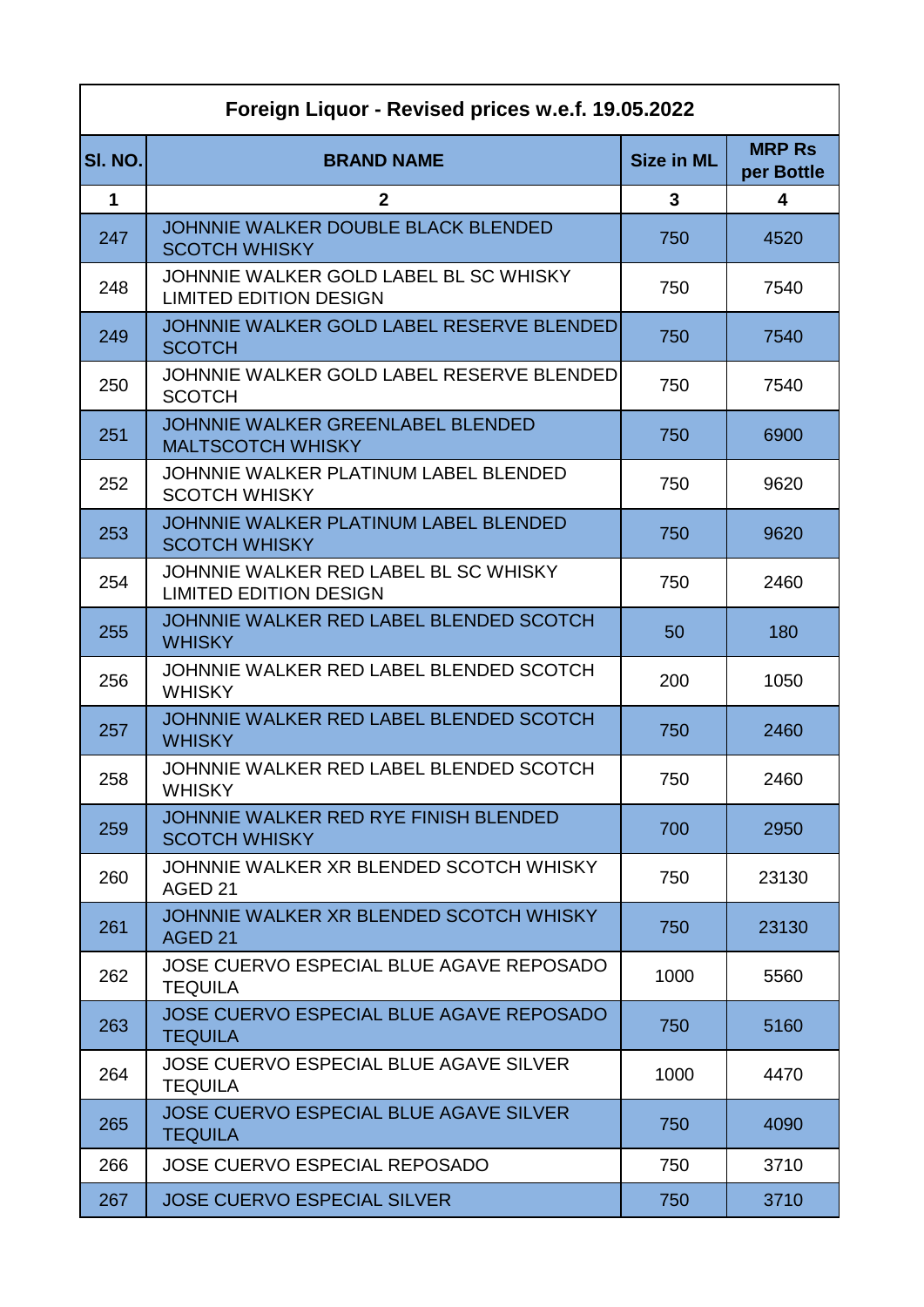| Foreign Liquor - Revised prices w.e.f. 19.05.2022 |                                                               |                   |                             |
|---------------------------------------------------|---------------------------------------------------------------|-------------------|-----------------------------|
| SI. NO.                                           | <b>BRAND NAME</b>                                             | <b>Size in ML</b> | <b>MRP Rs</b><br>per Bottle |
| 1                                                 | $\mathbf{2}$                                                  | 3                 | 4                           |
| 268                                               | <b>JOSE CUERVO ESPECIAL TEQUILA REPOSADO</b>                  | 750               | 3190                        |
| 269                                               | <b>JOSE CUERVO ESPECIAL TEQUILA SILVER</b>                    | 750               | 3190                        |
| 270                                               | JOSE CUERVO RESERVA DE LA FAMILIA EXTRA<br><b>ANEJO</b>       | 750               | 26590                       |
| 271                                               | <b>JURA AGED 12 YEARS SINGLE MALT SCOTCH</b><br><b>WHISKY</b> | 700               | 9660                        |
| 272                                               | K AND B ROYAL CLUB WHISKY                                     | 1000              | 3420                        |
| 273                                               | <b>KAHLUA LIQUEUR</b>                                         | 750               | 2560                        |
| 274                                               | <b>KAHLUA LIQUEUR</b>                                         | 750               | 2560                        |
| 275                                               | KELVIN BRIDGE BLENDED SCOTCH WHSKY                            | 700               | 2700                        |
| 276                                               | <b>KETEL ONE VODKA</b>                                        | 750               | 2840                        |
| 277                                               | <b>KETEL ONE VODKA</b>                                        | 750               | 2840                        |
| 278                                               | <b>KRAKEN SPICED RUM</b>                                      | 700               | 7070                        |
| 279                                               | <b>KRALSKA LEMON</b>                                          | 1000              | 2380                        |
| 280                                               | <b>KRALSKA SUPREME</b>                                        | 1000              | 2310                        |
| 281                                               | <b>KREMLIN AWARD GRAND PREMIUM VODKA</b>                      | 700               | 5880                        |
| 282                                               | KREMLIN AWARD GRAND PREMIUM VODKA                             | 1000              | 6310                        |
| 283                                               | LABEL 5 BLENDED SCOTCH WHISKY                                 | 750               | 2460                        |
| 284                                               | LABEL 5 BLENDED SCOTCH WHISKY                                 | 2000              | 5860                        |
| 285                                               | <b>LACHICA TEQUILA</b>                                        | 700               | 2560                        |
| 286                                               | LAGAUVLIN 16 YRS SINGLE MALT SCOTCH WH                        | 750               | 15240                       |
| 287                                               | LAGAUVLIN 16 YRS SINGLE MALT SCOTCH WH                        | 750               | 15240                       |
| 288                                               | <b>LANGLEY OT</b>                                             | 700               | 3720                        |
| 289                                               | LAPHROAIG ISLAY SINGLE MALT SCOTCH WHISKY<br><b>10 YO</b>     | 750               | 4870                        |
| 290                                               | LAPHROAIG ISLAY SINGLE MALT SCOTCH WHISKY<br>10 YO            | 750               | 4870                        |
| 291                                               | LAUDERS BLENDED SCOTCH WHISKY                                 | 350               | 2160                        |
| 292                                               | LAUDERS BLENDED SCOTCH WHISKY                                 | 700               | 4350                        |
| 293                                               | LAUDERS BLENDED SCOTCH WHISKY                                 | 1000              | 4590                        |
| 294                                               | LOUIS XV PREMIUM FRENCH BRANDY                                | 750               | 2160                        |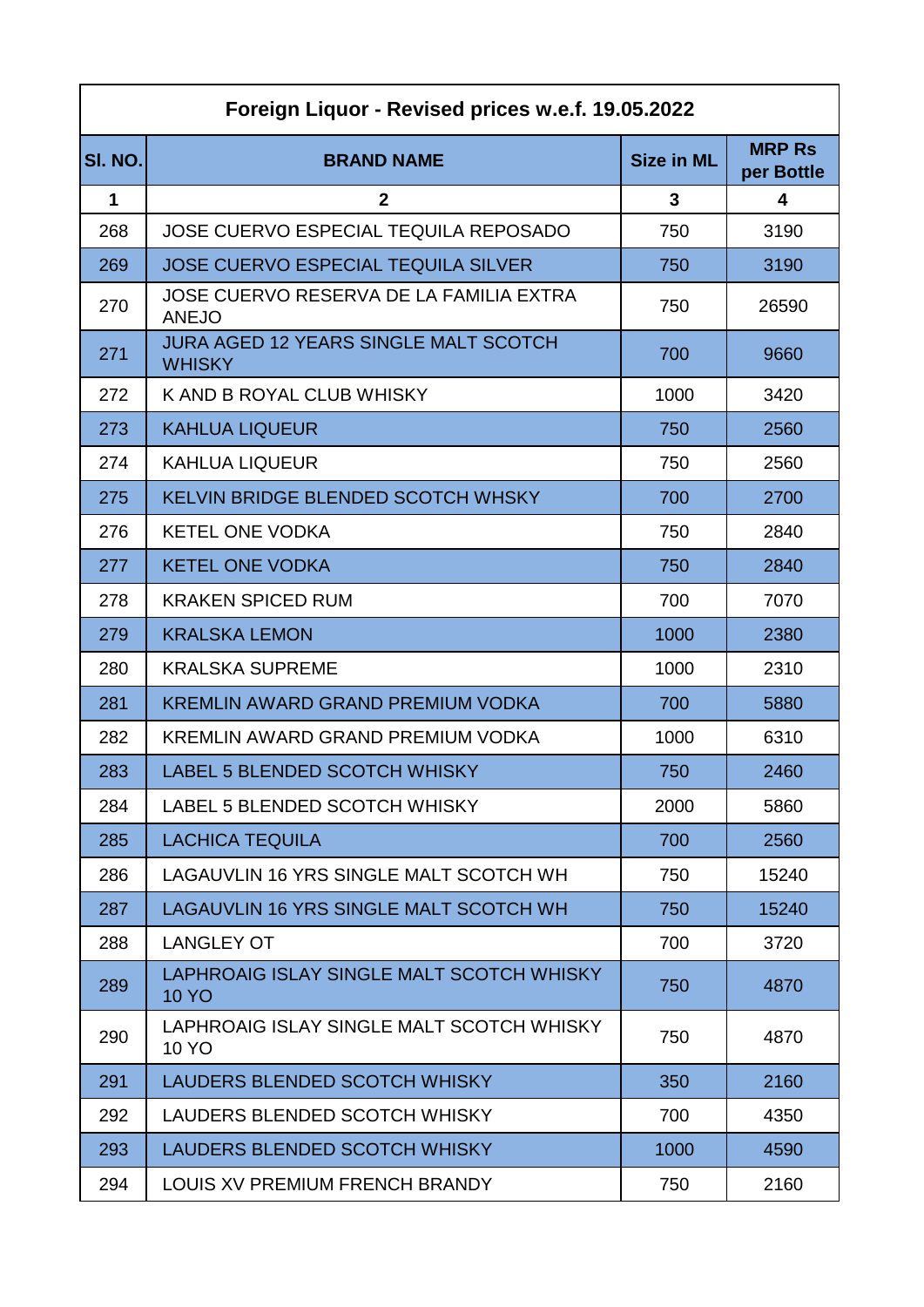| Foreign Liquor - Revised prices w.e.f. 19.05.2022 |                                                                     |                   |                             |
|---------------------------------------------------|---------------------------------------------------------------------|-------------------|-----------------------------|
| SI. NO.                                           | <b>BRAND NAME</b>                                                   | <b>Size in ML</b> | <b>MRP Rs</b><br>per Bottle |
| $\mathbf 1$                                       | $\mathbf{2}$                                                        | 3                 | $\overline{\mathbf{4}}$     |
| 295                                               | <b>LUCIFER'S GOLD WHISKY</b>                                        | 700               | 3110                        |
| 296                                               | MACALLAN HIGH LAND SINGLE MALT SCOTCH<br><b>WHISKY 12 YEARS OLD</b> | 750               | 10590                       |
| 297                                               | <b>MAKER'S MARK KENTUCKY STRAIGHT BOURBON</b><br><b>WHISKY</b>      | 750               | 4820                        |
| 298                                               | MAKER'S MARK KENTUCKY STRAIGHT BOURBON<br><b>WHISKY</b>             | 750               | 4820                        |
| 299                                               | <b>MALIBU CARIBBEAN RUM WITH COCONUT</b>                            | 750               | 2630                        |
| 300                                               | MALIBU CARIBBEAN RUM WITH COCONUT                                   | 750               | 2630                        |
| 301                                               | <b>MARIE BRIZARD BLUE CURACAO LIQUEUR</b>                           | 700               | 2350                        |
| 302                                               | <b>MARIE BRIZARD CAFE LIQUEUR</b>                                   | 700               | 2350                        |
| 303                                               | <b>MARIE BRIZARD TRIPLE SEC LIQUEUR</b>                             | 700               | 2350                        |
| 304                                               | <b>MARTEL VSOP COGNAC</b>                                           | 700               | 6190                        |
| 305                                               | <b>MARTEL XO COGNAC</b>                                             | 700               | 18570                       |
| 306                                               | MARTELL V.S. FINE COGNAC                                            | 700               | 4420                        |
| 307                                               | <b>MARTELL V.S. FINE COGNAC</b>                                     | 700               | 4420                        |
| 308                                               | <b>MELTING OAK</b>                                                  | 700               | 2600                        |
| 309                                               | MELTING OAK SPECIAL RESERVE BRANDY                                  | 700               | 3290                        |
| 310                                               | <b>METAXA 5 STAR THE ORIGINAL GREEK SPIRIT</b>                      | 700               | 3670                        |
| 311                                               | <b>MEXICANA TEQUILLINA TEQUILA</b>                                  | 1000              | 3130                        |
| 312                                               | <b>MOLINARI SAMBUCA EXTRA</b>                                       | 750               | 3870                        |
| 313                                               | MONKEY 47 SCHWARZWALD DRY GIN                                       | 500               | 5800                        |
| 314                                               | MONKEY SHOULDER BLENDED MALT SCOTCH<br><b>WHISKY</b>                | 700               | 6010                        |
| 315                                               | MONKEY SHOULDER BLENDED MALT SCOTCH<br><b>WHISKY</b>                | 750               | 6010                        |
| 316                                               | <b>MOUNT GAY RUM BARBODAS ECLIPSE</b>                               | 700               | 3410                        |
| 317                                               | <b>MOUNT GAY RUM BARBODAS ECLIPSE SILVER</b>                        | 700               | 3370                        |
| 318                                               | <b>MR JACK WHISKY</b>                                               | 1000              | 3280                        |
| 319                                               | <b>MUGIICHI ROMAN</b>                                               | 720               | 4650                        |
| 320                                               | <b>MURENA SPECIAL VODKA</b>                                         | 700               | 2800                        |
| 321                                               | <b>NAPOLEON FRENCH SPIRITS</b>                                      | 700               | 2130                        |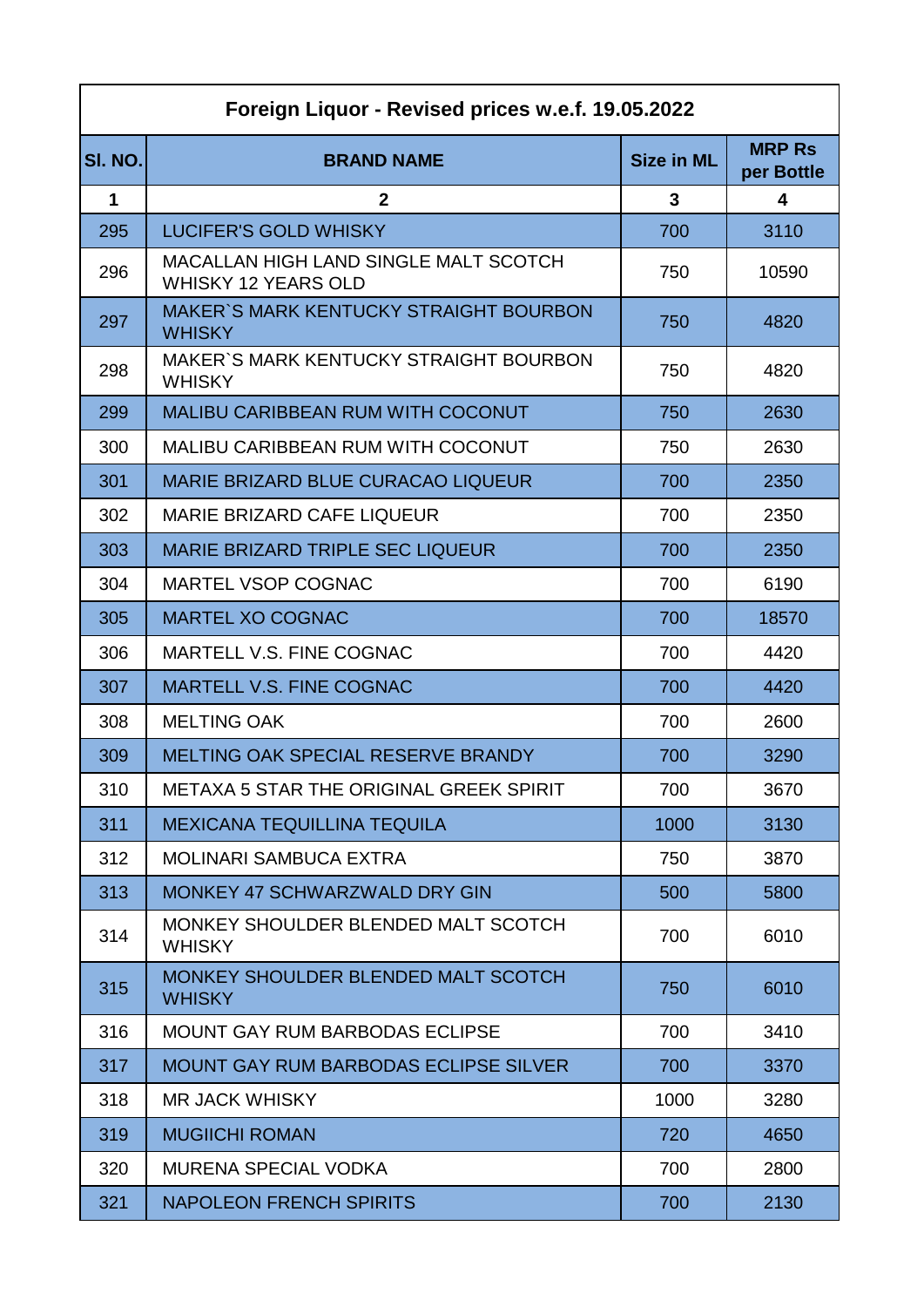| Foreign Liquor - Revised prices w.e.f. 19.05.2022 |                                                             |                   |                             |
|---------------------------------------------------|-------------------------------------------------------------|-------------------|-----------------------------|
| SI. NO.                                           | <b>BRAND NAME</b>                                           | <b>Size in ML</b> | <b>MRP Rs</b><br>per Bottle |
| 1                                                 | $\mathbf{2}$                                                | 3                 | 4                           |
| 322                                               | NAPOLEON PURE GRAPE BRANDY VSOP                             | 700               | 2290                        |
| 323                                               | <b>OBAN SINGLE MALT SCOTCH WHISKY</b>                       | 700               | 4210                        |
| 324                                               | <b>PATRON REPOSADO TEQUILA</b>                              | 750               | 10810                       |
| 325                                               | <b>PATRON SILVER</b>                                        | 750               | 8800                        |
| 326                                               | <b>PATRON SILVER</b>                                        | 375               | 7040                        |
| 327                                               | <b>PATRON SILVER TEQUILA</b>                                | 750               | 14160                       |
| 328                                               | <b>PATRON XO CAFE</b>                                       | 750               | 7980                        |
| 329                                               | <b>PATRON XO CAFE</b>                                       | 750               | 7980                        |
| 330                                               | PETERMAN CONIC CUBERDON JENEVER                             | 700               | 1960                        |
| 331                                               | PETERMAN VIVID VOILET JENEVER                               | 700               | 1960                        |
| 332                                               | PISCO PURO QUEBRANTA                                        | 700               | 5910                        |
| 333                                               | PURE GRAPE BRANDY VSOP NAPOLEAN VICTOR<br><b>FAUCONNIER</b> | 750               | 2500                        |
| 334                                               | REMY MARTIN FINE CHAMPAGNE COGNAC VSOP                      | 700               | 6240                        |
| 335                                               | REMY MARTIN FINE CHAMPAGNE COGNAC XO                        | 700               | 19080                       |
| 336                                               | <b>REMY MARTIN LOUIS XIII</b>                               | 700               | 241740                      |
| 337                                               | <b>RENAISSANCE VSOP BRANDY</b>                              | 700               | 2480                        |
| 338                                               | <b>RENAISSANCE XO BRANDY</b>                                | 700               | 2770                        |
| 339                                               | <b>RHUM NEGRITA</b>                                         | 1000              | 3760                        |
| 340                                               | <b>RICARD APERITIF ANISI</b>                                | 750               | 2740                        |
| 341                                               | ROBERTO CAVALLI VODKA                                       | 750               | 9940                        |
| 342                                               | ROBERTO CAVALLI VODKA BLACK                                 | 1000              | 10490                       |
| 343                                               | ROBERTO CAVALLI VODKA GOLD                                  | 1000              | 11930                       |
| 344                                               | ROGER BLACK BLENDED SCOTCH WHISKY                           | 700               | 2940                        |
| 345                                               | ROGER BLACK FRENCH BRANDY                                   | 750               | 2920                        |
| 346                                               | <b>ROKU GIN</b>                                             | 700               | 7970                        |
| 347                                               | RON DIPLOMATICO MANTANUAO                                   | 700               | 4480                        |
| 348                                               | RON DIPLOMATICO RESERVA EXLUSIVA                            | 700               | 6320                        |
| 349                                               | <b>RON ZACAPA RUM SOLERA 23</b>                             | 750               | 6270                        |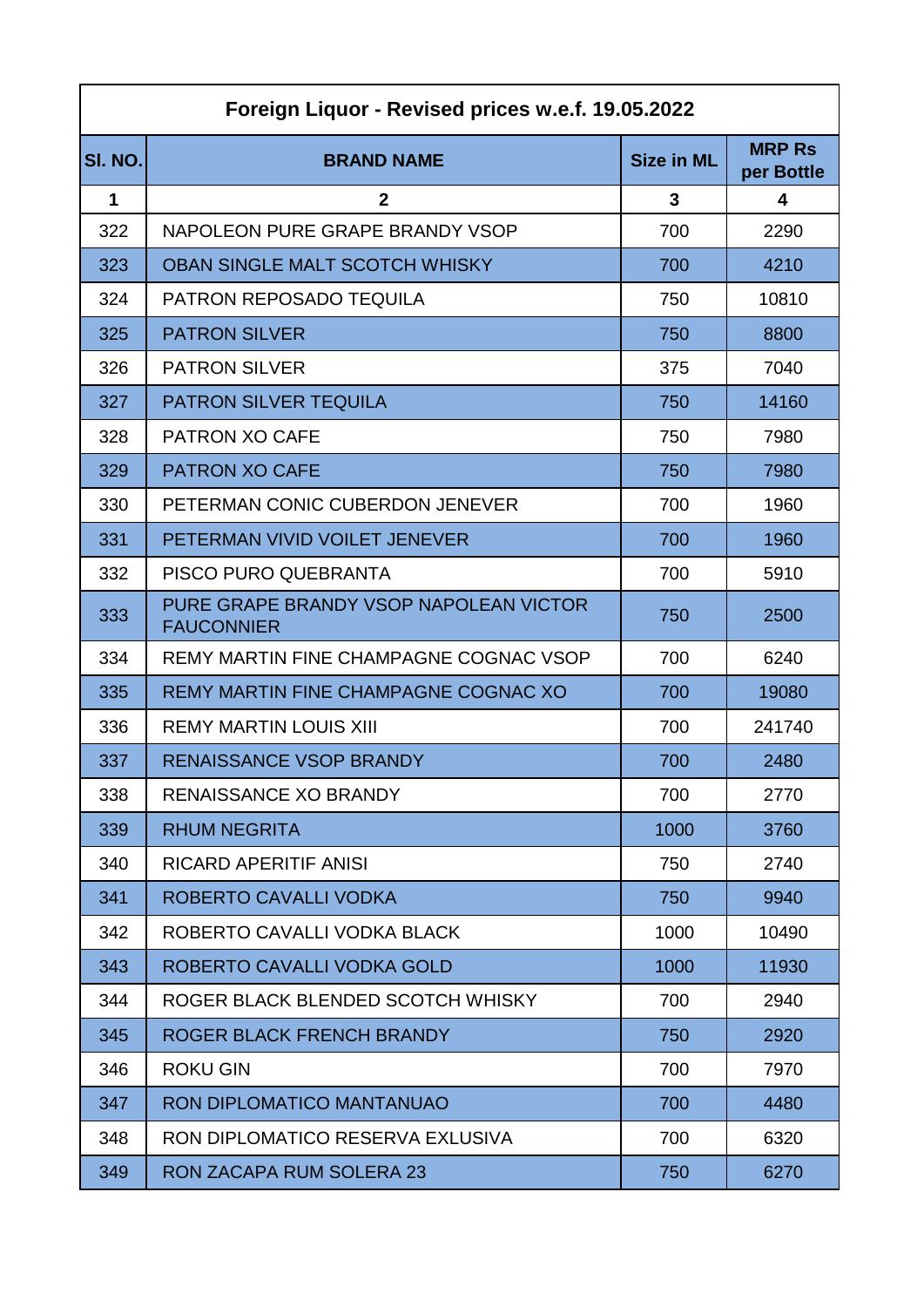| Foreign Liquor - Revised prices w.e.f. 19.05.2022 |                                                                             |                   |                             |
|---------------------------------------------------|-----------------------------------------------------------------------------|-------------------|-----------------------------|
| SI. NO.                                           | <b>BRAND NAME</b>                                                           | <b>Size in ML</b> | <b>MRP Rs</b><br>per Bottle |
| 1                                                 | $\mathbf{2}$                                                                | 3                 | 4                           |
| 350                                               | ROSELLA GOLD GRAND PREMIUM VODKA                                            | 700               | 4380                        |
| 351                                               | ROYAL SALUTE 21 YEARS OLD BLENDED SCOTCH<br><b>WHISKY</b>                   | 700               | 22910                       |
| 352                                               | ROYAL SALUTE 21 YEARS OLD BLENDED SCOTCH<br><b>WHISKY</b>                   | 700               | 22910                       |
| 353                                               | ROYAL SALUTE 38 YO BLENDED SCOTCH WHISKY                                    | 700               | 49770                       |
| 354                                               | ROYAL SALUTE 62 GUN SALUTE BLENDED SCOTCH<br><b>WHISKY</b>                  | 1000              | 358480                      |
| 355                                               | <b>RUSSIAN PARTY VODKA</b>                                                  | 1000              | 3010                        |
| 356                                               | RUSSIAN VODKA STANDARD                                                      | 750               | 2780                        |
| 357                                               | <b>S3Q PREMIUM GRAIN VODKA</b>                                              | 750               | 2040                        |
| 358                                               | <b>SAN JOSE TEQUILA GOLD</b>                                                | 700               | 3090                        |
| 359                                               | <b>SAN JOSE TEQUILA SILVER</b>                                              | 700               | 2510                        |
| 360                                               | <b>SAUZA TEQUILA GOLD</b>                                                   | 700               | 2630                        |
| 361                                               | <b>SAUZA TEQUILA GOLD</b>                                                   | 700               | 2630                        |
| 362                                               | <b>SAUZA TEQUILA SILVER</b>                                                 | 700               | 2500                        |
| 363                                               | <b>SAUZA TEQUILA SILVER</b>                                                 | 700               | 2500                        |
| 364                                               | SAZERAC RYE STRAIGHT RYE WHISKY                                             | 750               | 14730                       |
| 365                                               | <b>SCAPA GLANZA THE ORCADIAN SKIREN SINGLE</b><br><b>MALT SCOTCH WHISKY</b> | 700               | 10330                       |
| 366                                               | SCAPA THE ORCADIAN SKIREN SINGLE MALT<br><b>SCOTCH WHISKY</b>               | 700               | 9750                        |
| 367                                               | SCOTT ALEXANDER BLENDED SCOTCH WHISKY                                       | 750               | 2630                        |
| 368                                               | SCOTT ALEXANDER FRENCH BRANDY VSOP                                          | 700               | 3330                        |
| 369                                               | SCOTT ALEXANDER FRENCH BRANDY XO                                            | 700               | 4150                        |
| 370                                               | SCOTTISH LEADER BLENDED SCOTCH WHISKY                                       | 750               | 2690                        |
| 371                                               | <b>SELECT BITTER EPERITIF</b>                                               | 700               | 4080                        |
| 372                                               | SENATOR'S NO1 DELUXE MALT BLENDED WHISKY                                    | 750               | 2180                        |
| 373                                               | <b>SHIN UMESHU</b>                                                          | 500               | 4650                        |
| 374                                               | SIBERIAN WAY VODKA                                                          | 750               | 2420                        |
| 375                                               | SIR EDWARDS BLENDED SCOTCH WHISKY                                           | 1000              | 3380                        |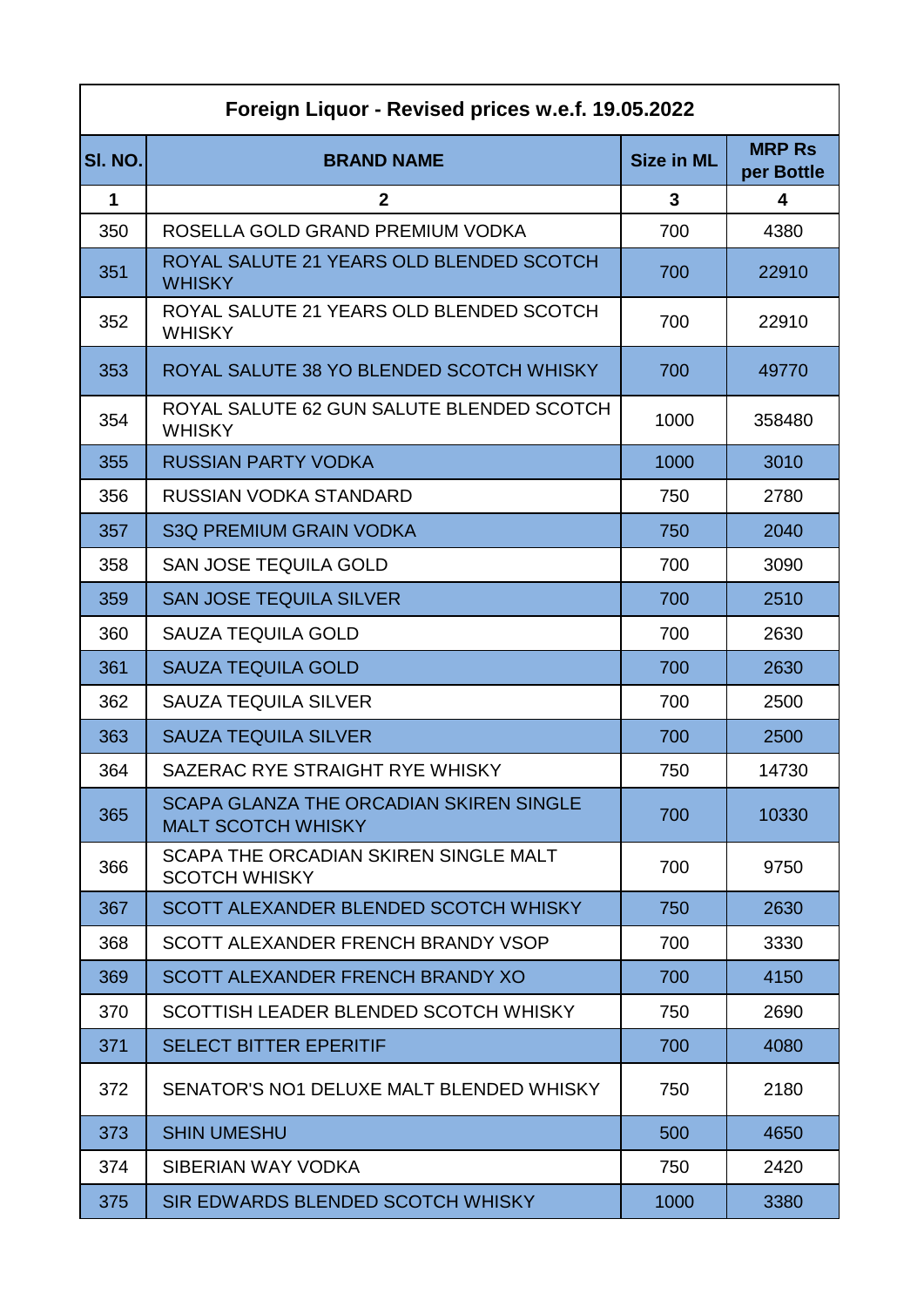| Foreign Liquor - Revised prices w.e.f. 19.05.2022 |                                                            |                   |                             |
|---------------------------------------------------|------------------------------------------------------------|-------------------|-----------------------------|
| SI. NO.                                           | <b>BRAND NAME</b>                                          | <b>Size in ML</b> | <b>MRP Rs</b><br>per Bottle |
| 1                                                 | $\mathbf{2}$                                               | 3                 | 4                           |
| 376                                               | SIR PITTERSON BLENDED SCOTCH WHISKY                        | 700               | 3010                        |
| 377                                               | <b>SKYY VODKA</b>                                          | 750               | 3050                        |
| 378                                               | <b>SKYY VODKA</b>                                          | 1000              | 3350                        |
| 379                                               | <b>SKYY VODKA</b>                                          | 750               | 3050                        |
| 380                                               | <b>SLING SHOTS KAMIKAZE</b>                                | 90                | 570                         |
| 381                                               | <b>SLING SHOTS PINK N PEACHY</b>                           | 90                | 570                         |
| 382                                               | <b>SLING SHOTS STRAWBERRY</b>                              | 90                | 570                         |
| 383                                               | <b>SMEETS BESSEN JENEVER</b>                               | 700               | 1880                        |
| 384                                               | <b>SMEETS CITROEN JENEVER</b>                              | 700               | 1880                        |
| 385                                               | <b>SMEETS WAFFLE JENEVER</b>                               | 700               | 1880                        |
| 386                                               | SMOKEY JOE ISLAY MALT SCOTCH WHISKY                        | 700               | 5640                        |
| 387                                               | <b>SNOW QUEEN VODKA</b>                                    | 700               | 5080                        |
| 388                                               | ST REMY XO FRENCH BRANDY                                   | 700               | 4260                        |
| 389                                               | STALINSKAYA BLUE PREMIUM VODKA                             | 750               | 4230                        |
| 390                                               | STALINSKAYA ORIGINAL PREMIUM VODKA                         | 750               | 2900                        |
| 391                                               | STALINSKAYA SILVER PREMIUM VODKA                           | 750               | 3540                        |
| 392                                               | STAR OF BOMBAY GIN                                         | 750               | 6120                        |
| 393                                               | <b>STOLI GOLD VODKA</b>                                    | 750               | 5270                        |
| 394                                               | STOLICHNAYA PREMIUM VODKA                                  | 750               | 2950                        |
| 395                                               | <b>STOLICHNAYA VODKA</b>                                   | 200               | 1020                        |
| 396                                               | <b>STOLICHNAYA VODKA</b>                                   | 750               | 2460                        |
| 397                                               | STOLICHNAYA VODKA ELITE                                    | 750               | 8840                        |
| 398                                               | ST-REMY MARTIN AUTHENTI C VSOP                             | 700               | 3020                        |
| 399                                               | <b>SUNTORY WHISKY TOKI</b>                                 | 700               | 5980                        |
| 400                                               | TALISKER 30 YEARS OLD SINGLE MALT SCOTCH<br><b>WHISKY</b>  | 700               | 62520                       |
| 401                                               | TALISKER AGED 10 YEARS SINGLE MALT SCOTCH<br><b>WHISKY</b> | 750               | 7130                        |
| 402                                               | TALISKER AGED 10 YEARS SINGLE MALT SCOTCH<br><b>WHISKY</b> | 750               | 7130                        |
| 403                                               | <b>TANQUERAY LONDON DRY GIN</b>                            | 750               | 2530                        |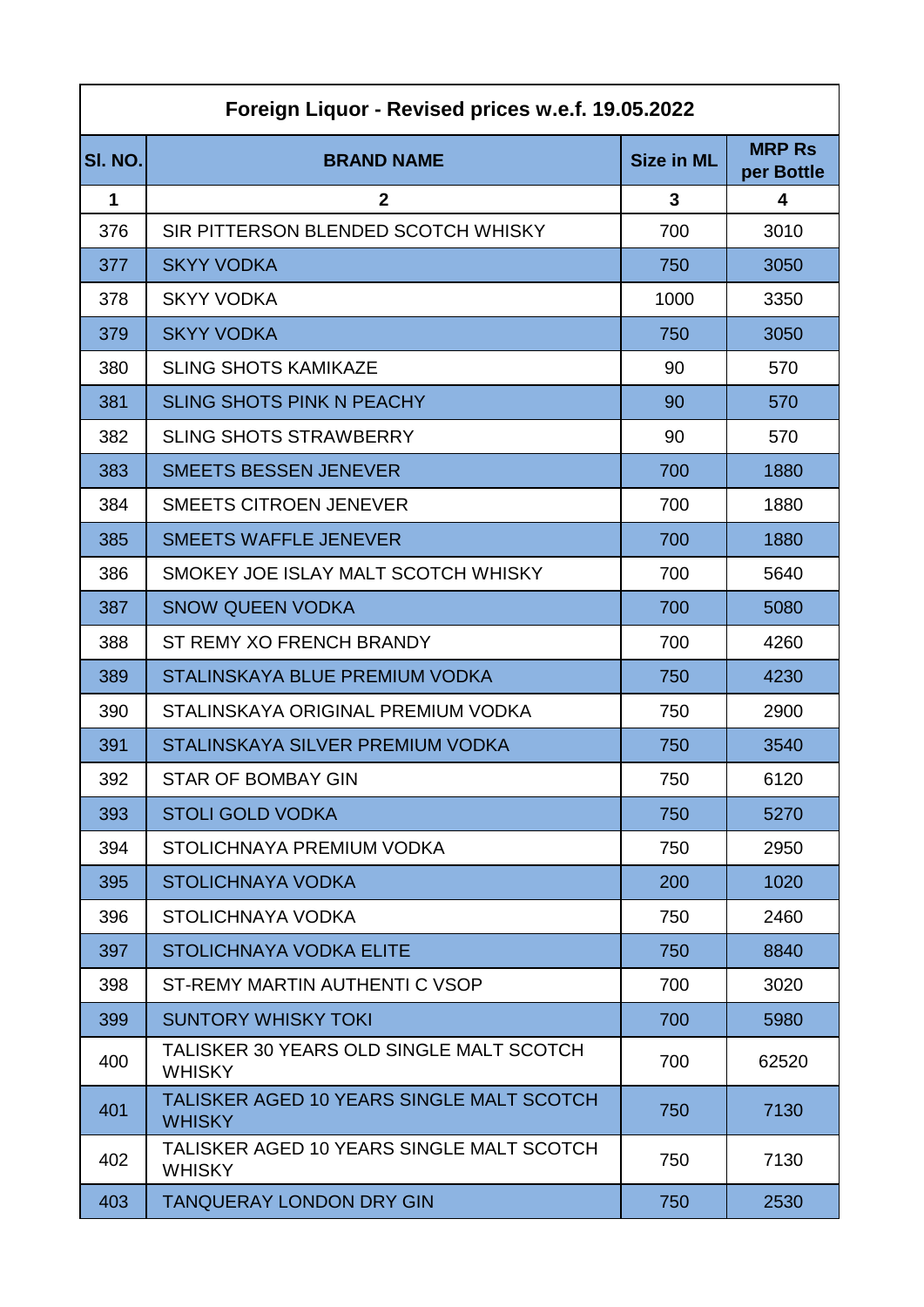| Foreign Liquor - Revised prices w.e.f. 19.05.2022 |                                                                        |                   |                             |
|---------------------------------------------------|------------------------------------------------------------------------|-------------------|-----------------------------|
| SI. NO.                                           | <b>BRAND NAME</b>                                                      | <b>Size in ML</b> | <b>MRP Rs</b><br>per Bottle |
| 1                                                 | $\mathbf{2}$                                                           | 3                 | 4                           |
| 404                                               | <b>TANQUERAY NO.10 BATCH DISTILLED GIN</b>                             | 1000              | 6120                        |
| 405                                               | <b>TEMPLETON RYE 4 YEARS</b>                                           | 1000              | 5290                        |
| 406                                               | <b>TEMPLETON RYE 4 YEARS</b>                                           | 750               | 4810                        |
| 407                                               | <b>TEQUILA BLANCO DON ANGEL</b>                                        | 750               | 2430                        |
| 408                                               | <b>TEQUILA BLANCO DON ANGELE SPECIAL</b>                               | 700               | 2420                        |
| 409                                               | <b>TEQUILA BLANCO DON ANGELE SPECIAL</b>                               | 1000              | 2720                        |
| 410                                               | <b>TEQUILA ELJIMADOR BLANCO</b>                                        | 750               | 3250                        |
| 411                                               | <b>TEQUILA ELJIMADOR REPOSADO</b>                                      | 750               | 3660                        |
| 412                                               | <b>TEQUILA ORO DON ANGEL</b>                                           | 700               | 2510                        |
| 413                                               | <b>TEQUILA ORO DON ANGEL</b>                                           | 1000              | 2730                        |
| 414                                               | THE ARDMORE HIGHLAND SINGLE MALT SCOTCH<br><b>WHISKY</b>               | 700               | 5540                        |
| 415                                               | THE ARDMORE HIGHLAND SINGLE MALT SCOTCH<br><b>WHISKY</b>               | 700               | 5540                        |
| 416                                               | THE BALVENIE DOUBLEWOODAGED 12 YRS SINGLE<br><b>MALT SCOTCH WHISKY</b> | 700               | 8840                        |
| 417                                               | THE BEARS VODKA                                                        | 1000              | 3010                        |
| 418                                               | THE BOTANIST ISLAY DRY GIN                                             | 700               | 6490                        |
| 419                                               | THE BOTANIST ISLAY DRY GIN                                             | 700               | 6490                        |
| 420                                               | THE DALMORE AGED 15 YEARS HIGHLAND SINGLE<br><b>MALT SCOTCH WHISKY</b> | 700               | 16800                       |
| 421                                               | THE GLEN GRANT SINGLE MALT SCOTCH WHISKY<br><b>AGED 12 YEARS</b>       | 750               | 6580                        |
| 422                                               | THE GLENLIVET XXV YEARS OLD SINGLE MALT<br><b>SCOTCH WHISKY</b>        | 700               | 48930                       |
| 423                                               | THE GLENLIVET 15 YEARS OLD SINGLE MALT<br><b>SCOTCH WHISKY</b>         | 700               | 7680                        |
| 424                                               | THE GLENLIVET 15 YEARS OLD SINGLE MALT<br><b>SCOTCH WHISKY</b>         | 700               | 7680                        |
| 425                                               | THE GLENLIVET 18 YEARS OLD SINGLE MALT<br><b>SCOTCH WHISKY</b>         | 700               | 11020                       |
| 426                                               | THE GLENLIVET 18 YEARS OLD SINGLE MALT<br><b>SCOTCH WHISKY</b>         | 700               | 11020                       |
| 427                                               | THE GLENLIVET ARCHIVE 21 YEARS OLD SINGLE<br><b>MALT SCOTCH WHISKY</b> | 700               | 26750                       |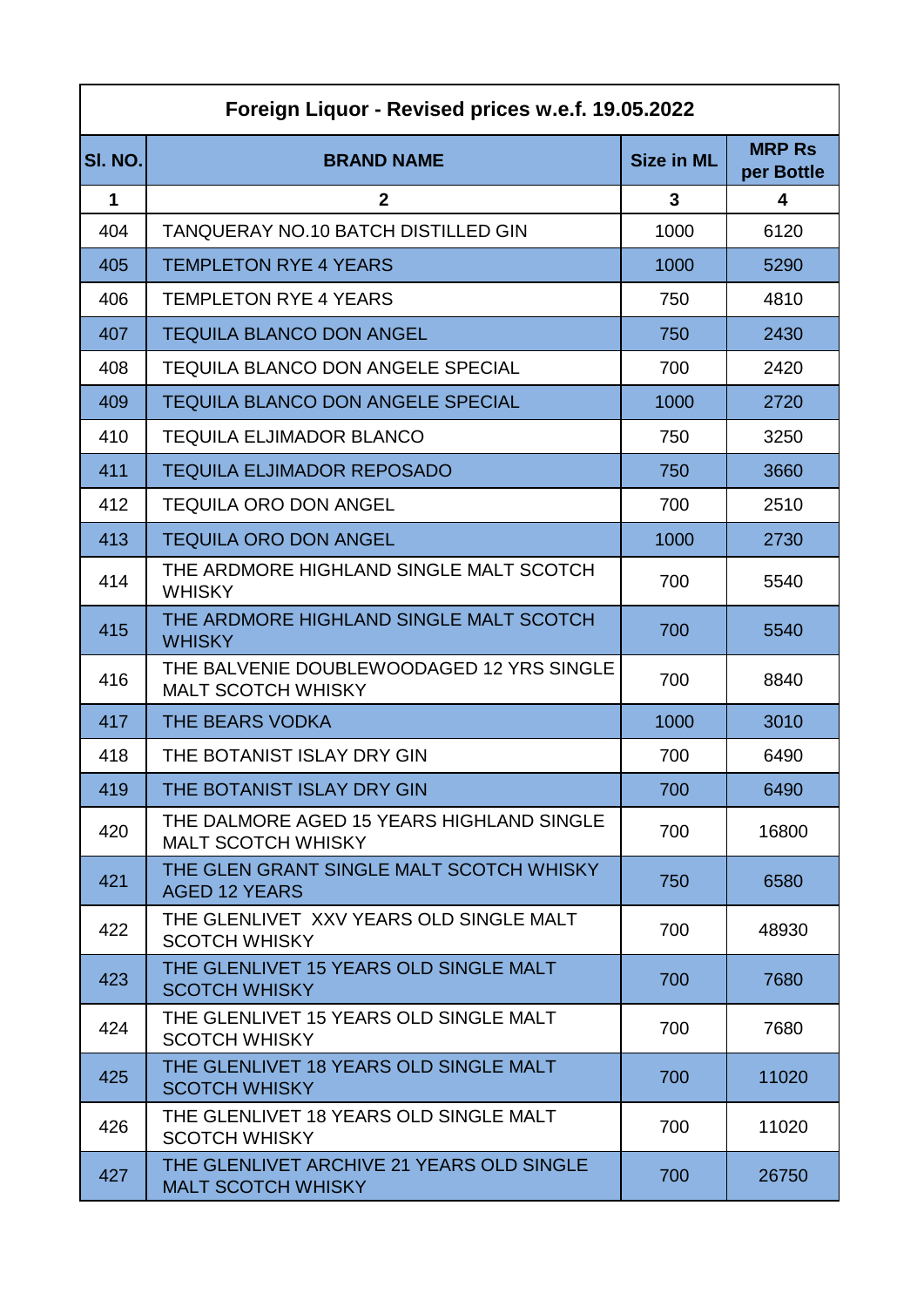| Foreign Liquor - Revised prices w.e.f. 19.05.2022 |                                                                                |                   |                             |
|---------------------------------------------------|--------------------------------------------------------------------------------|-------------------|-----------------------------|
| SI. NO.                                           | <b>BRAND NAME</b>                                                              | <b>Size in ML</b> | <b>MRP Rs</b><br>per Bottle |
| $\mathbf 1$                                       | $\mathbf{2}$                                                                   | 3                 | $\overline{\mathbf{4}}$     |
| 428                                               | THE GLENLIVET FOUNDERS RESERVE SINGLE<br><b>MALT SCOTCH WHISKY</b>             | 750               | 4930                        |
| 429                                               | THE GLENLIVET NADURRA SINGLE MALT SCOTCH<br><b>WHISKY</b>                      | 700               | 9340                        |
| 430                                               | THE GLENLIVET SINGLE MALT SCOTCH WHISKY 12<br><b>YEARS</b>                     | 50                | 400                         |
| 431                                               | THE GLENLIVET SINGLE MALT SCOTCH WHISKY 12<br><b>YEARS</b>                     | 750               | 4620                        |
| 432                                               | THE GLENLIVET SINGLE MALT SCOTCH WHISKY 12<br><b>YEARS</b>                     | 750               | 4620                        |
| 433                                               | THE GRAND CHANCELLOR                                                           | 700               | 2760                        |
| 434                                               | THE JOHN WALKER BLENDED SCOTCH WHISKY                                          | 750               | 546070                      |
| 435                                               | THE SINGLETON GLENDULLAN SINGLE MALT<br><b>SCOTCH WHISKY 12 YEARS</b>          | 750               | 5070                        |
| 436                                               | THE SINGLETON GLENDULLAN SINGLE MALT<br><b>SCOTCH WHISKY AGED 15 YEARS</b>     | 750               | 8230                        |
| 437                                               | THE SINGLETON GLENDULLAN SINGLE MALT<br><b>SCOTCH WHISKY AGED 18 YEARS</b>     | 750               | 11070                       |
| 438                                               | THE SINGLETON SINGLE MALT SCOTCH WHISK                                         | 700               | 6340                        |
| 439                                               | THE SINGLETON SINGLE MALT SCOTCH WHISKY 12<br><b>YEARS OLD</b>                 | 750               | 5070                        |
| 440                                               | THE SINGLETON SINGLE MALT SCOTCH WHISKY 15<br><b>YEARS OLD</b>                 | 750               | 8230                        |
| 441                                               | THE SINGLETON SINGLE MALT SCOTCH WHISKY 18<br><b>YEARS OLD</b>                 | 750               | 11070                       |
| 442                                               | THE YAMAZAKI DISTILLER'S RESERVE SINGLE MALT<br><b>JAPANESE WHISKY</b>         | 700               | 17690                       |
| 443                                               | <b>TIGRE BLANC CLASSIC VODKA</b>                                               | 750               | 5670                        |
| 444                                               | TIGRE BLANC PREMIUM VODKA                                                      | 750               | 7230                        |
| 445                                               | <b>TITO'S HANDMADE VODKA</b>                                                   | 1000              | 6030                        |
| 446                                               | <b>TITO'S HANDMADE VODKA</b>                                                   | 750               | 5690                        |
| 447                                               | TOMINTOUL SPEYSIDE GLENLIVET SINGLE MALT<br><b>SCOTCH WHISKY AGED 14 YEARS</b> | 700               | 8400                        |
| 448                                               | TOMINTOUL SPEYSIDE GLENLIVET SINGLE MALT<br><b>SCOTCH WHISKY AGED 16 YEARS</b> | 700               | 8770                        |
| 449                                               | TOMINTOUL SPEYSIDE GLENLIVET SINGLE PEATED<br><b>MALT SCOTCH WHISKY</b>        | 700               | 5170                        |